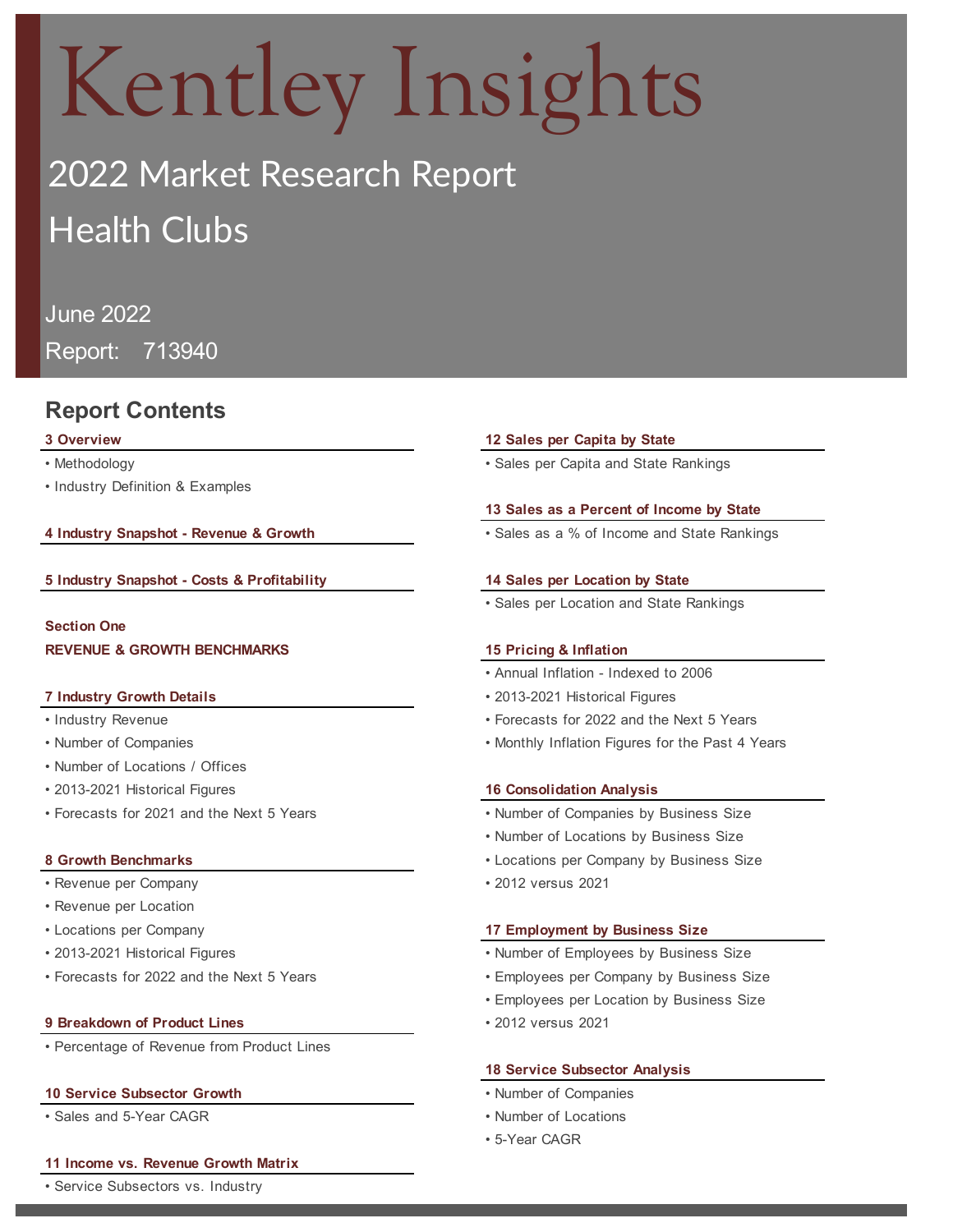# **Report Contents (Continued)**

#### **19 Service Subsector Analysis 27 Industry Payroll**

- 
- Payroll per Employee Payroll per Company
- 

#### **Section Two**

#### **COST, CAPITAL & PROFIT BENCHMARKS**

#### **21 Profitability & Financial Ratio Analysis** • Payroll per Company

- Percent of Companies that are Profitable Payroll per Location
- Average Net Income as a Percent of Revenue Payroll per Employee
- Financial Ratios 10 ratios, such as Total Asset 2012 versus 2021 Turnover, Assets to Liabilities, Return on Net Worth, Solvency Ratio **29 Payroll per Employee by State**

#### **22 Operating Expenses • State Rankings**

- Industry Operating Expenses
- Industry Revenue vs. Operating Expense Growth **30 Job Categorization Benchmarks**
- Operating Expense as a Percent of Revenue Management & Finance
- 2013-2021 Historical Figures Sales & Marketing
- Forecasts for 2022 and the Next 5 Years Technology, Engineering & Science

#### **23 Operating Expenses by Company & Location** • Operations

- Operating Expenses per Company Percent of Industry's Employees
- Operating Expenses per Location
- Revenue vs. Expenses Growth per Location **31 Job Categorization Pay Ranges**
- 2013-2021 Historical Figures Management & Finance
- Forecasts for 2022 and the Next 5 Years Sales, Service & Marketing

#### **24 Operating Expense Detail <b>Expense** 24 Operating Expense 20

- Employee Expenses
- 
- 
- 
- Miscellaneous Expenses
- Other Operating Expenses **33 Top 20 Jobs Pay**

#### 25 Productivity & Industry Employment • Rank Ordered

- Revenue per Employee
- 
- 
- 2013-2021 Historical Figures State Rankings
- Forecasts for 2022 and the Next 5 Years

• Revenue per Employee and State Rankings • State Rankings • State Rankings

- Employment Payroll per Employee
	-
- 5-Year CAGR Payroll per Location Payroll per Location
	- 2013-2021 Historical Figures
	- Forecasts for 2022 and the Next 5 Years

#### **28 Payroll by Business Size**

- 
- 
- 
- 

- Payroll per Employee
- 

- 
- 
- 
- Service, Support & Training
- 
- 

- 
- 
- Operations
- 

#### • Property Expenses **32 Top 20 Jobs Breakdown**

- Equipment Expenses Percent of Total Employees Percent of Total Employees
- IT Expenses **Rank Ordered** Rank Ordered

- Pay Bands
- 

#### • Total Industry Employees **34 Total Employment by State**

- Employees per Company Number of Employees and State Rankings
	-

#### **35 Population to Every Employee by State**

- **26 Employee Productivity by State** Number of Residents to Industry Employee
	-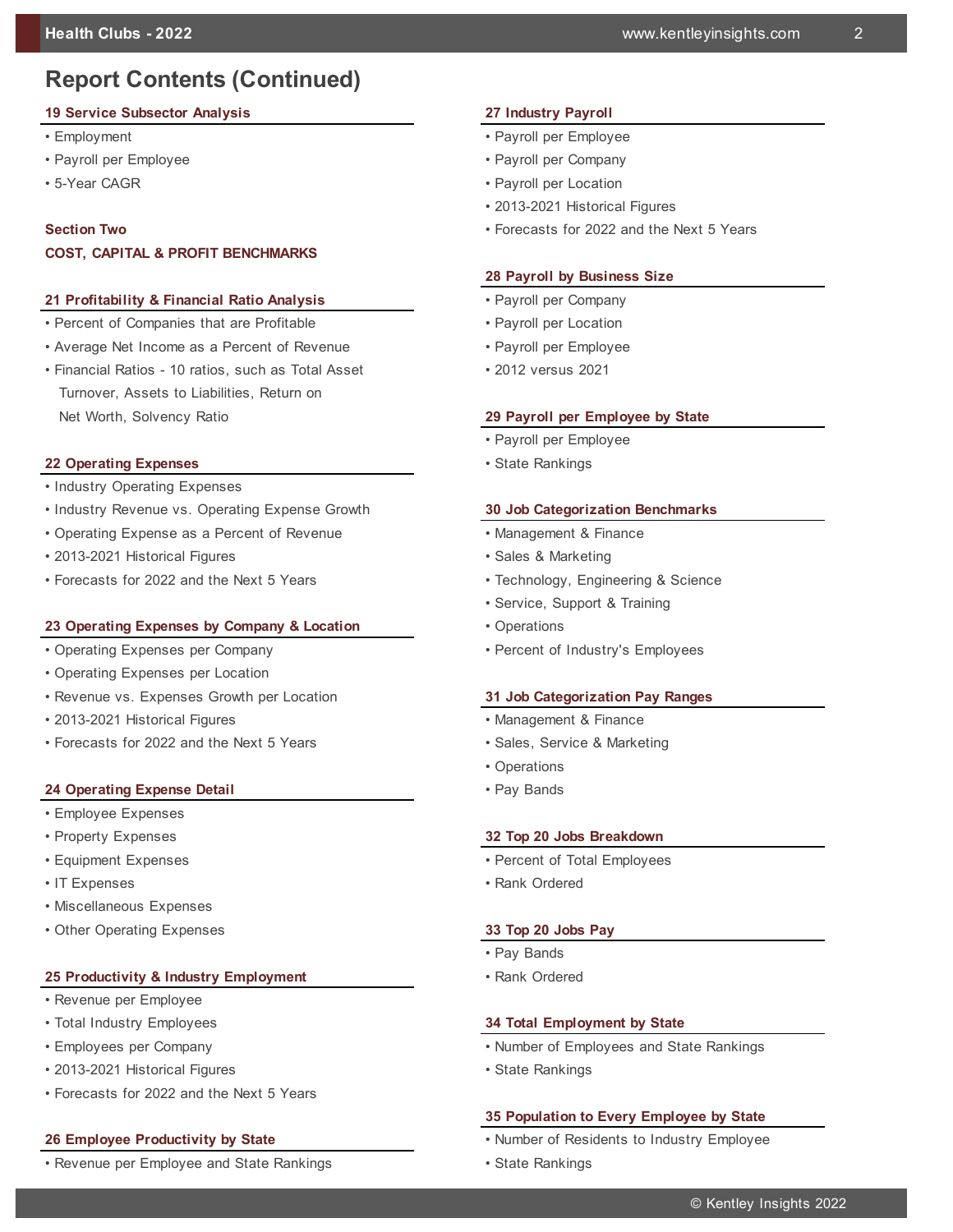## **Report Methodology**

Kentley Insights is the leader in data-driven industry market research reports. This report includes extensive data sets and forecasts on the Health Clubs industry, which will provide you with key insights and benchmarks to create a broad and in-depth diagnostic and understanding of any company in the industry.

For this report, the core data is sourced from comprehensive business surveys filled out by companies in the Health Clubs industry. Our analysts create the industry forecasts utilizing historical trends, industry dynamics, econometrics, and macroeconomic trends. Data sources include the Bureau of Labor, the Census Bureau, the IRS, the Bureau of Economic Analysis, the Federal Reserve, and the Department of Commerce.

## **Industry Definition**

#### **Health Clubs**

The Gyms and Fitness Centers industry includes companies primarily engaged in operating fitness and recreational sports facilities featuring exercise and other active physical fitness conditioning or recreational sports activities, such as swimming, skating, or racquet sports.

## **Industry Examples**

0 Aerobic dance centers : Athletic clubs, physical fitness facilities : Body building studios, physical fitness : Exercise centers : Fitness centers : Gymnasiums : Health club, physical fitness : Health spas (without lodging), physical fitness : Health studio, physical fitness : Ice skating rinks : Physical fitness centers : Physical fitness studio : Racquetball clubs : Rinks, ice or roller skating : Roller skating rinks : Skating rinks, ice or roller : Spas, fitness (without lodging) : Sports clubs, physical fitness facilities : Squash clubs : Strength development centers : Swimming pools : Tennis clubs : Wave pools : Weight training centers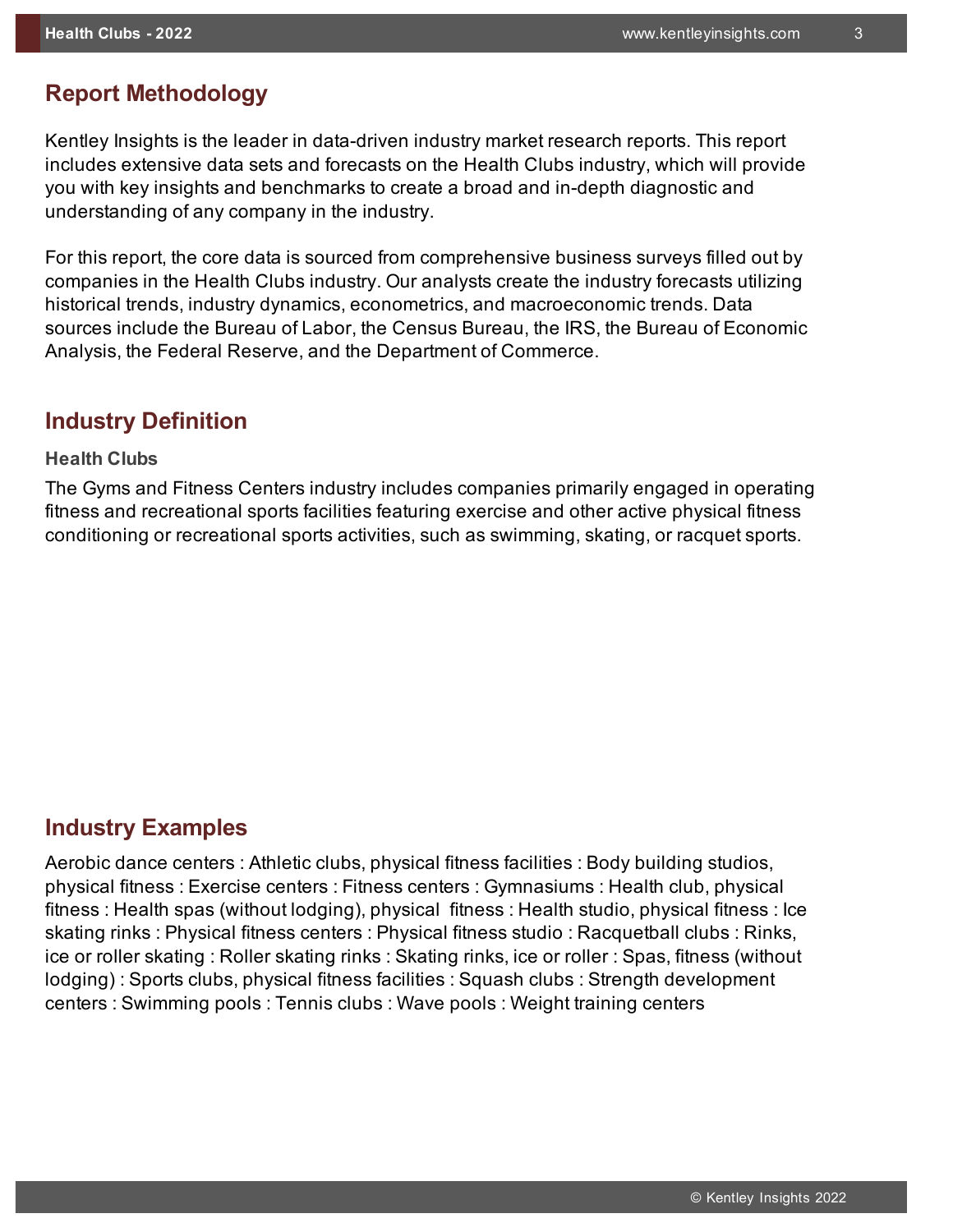# **Industry Snapshot - Revenue & Growth**

Below is the revenue and growth snapshot for the Health Clubs industry, covering industry size, growth, forecasts, revenue per company, product line concentration, pricing, sales per capita, and sales per location, and benchmark how many of these metrics compare to the industries within the service sector.

#### **Overall Industry Size**

The overall 2021 revenue for the Health Clubs industry was \$33.0 billion. The industry is above average in industry size, ranking in the top 40% of service industries in terms of size.

#### **Overall Industry Growth**

Over the past 3 years, industry revenue have been shrinking at an annual rate of -1.2% per year. This growth rate significantly lags the 4.3% average for service industries and ranks it in the bottom 20% of all service industries.

#### **Overall Industry Growth Forecast**

Given the macroeconomic climate and industry dynamics, the forecasted industry revenue growth rate for the next 5 years is 5% per year for the Health Clubs industry.

#### **Revenue per Company**

In 2021, the average revenue per company for the industry was approximately \$1.1 million, which declined at a -1.4% annual rate over the past 3 years.

#### **Product Line Concentration**

In the Health Clubs industry, the top 3 product lines make up 77% of revenue, which ranks in the bottom 40% of service industries.

#### **Pricing & Inflation**

From 2020 to 2021, price inflation for the industry was 1.4%. While over the past 5 years, inflation has averaged 0.8% per year.

#### **Sales per Capita**

For the Health Clubs industry, Massachusetts has the highest sales per capita at \$173. This is 123% higher than the average \$78 per capita across the U.S.

#### **Sales per Location**

For the industry, New York has the highest sales per location at \$1.5 million, which is 113% higher than the U.S. average of \$.7 million in sales per location.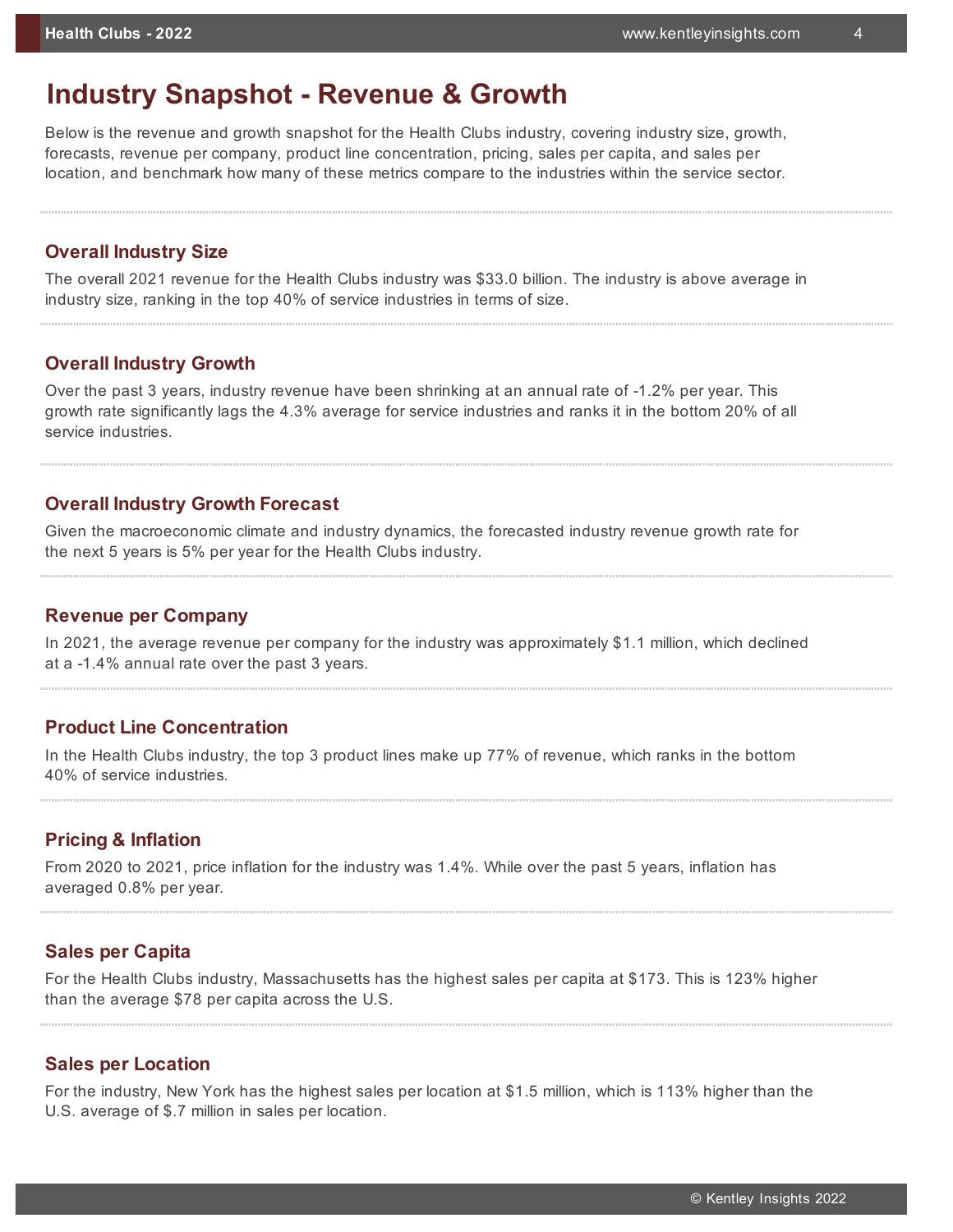# **Industry Snapshot - Costs, Capital & Profit**

Below is an industry snapshot on operating expenses, employee productivity, payroll, job categorization, profitability, and relevant benchmarks.

#### **Operating Expenses**

In 2021, the operating expenses as a percent of revenue for the Health Clubs industry was 89.1%, and over the past 3-Years total operating expenses for the industry grew at -0.7% per year.

#### **Operating Expense Breakdown**

The breakdown of operating expenses for the industry is as follows: 42% for employee expenses, 11% for property expenses, 17.3% for equipment expenses, 1.3% for IT expenses, 10.8% for miscellaneous expenses, while 17.6% was spent on other operating expenses.

#### **State Population per Industry Employee**

Massachusetts has the least amount of population per industry employee within the Health Clubs industry, with 251 people in the state per industry employee, which is 0.5% of the U.S. average.

#### **Employee Productivity**

For the Health Clubs industry, in 2021 the sales per employee grew 18.5% over 2020 to \$47,772, which ranks the industry in the bottom 20% of service industries.

#### **Payroll per Employee**

In 2021, payroll per employee equaled \$14,938 for the industry, which ranks it in the top 20% of service industries. Payroll per employee has grew at an annual rate of 2.1% over the past 3 years.

#### **Payroll by State**

Hawaii is the highest paying state in the Health Clubs industry, with a payroll per employee of \$21,285, which is 48.9% higher than the U.S. average.

#### **Job Categorization**

The jobs breakdown in the Health Clubs industry is as follows: 18% of the jobs are in management and finance, 69.4% of the jobs are in sales, service and marketing, while 12.7% of the jobs are in operations and technology.

#### **Profitability**

61% of Companies in the Health Clubs industry are profitable, with an average net income of 10.2% of revenue, which ranks the industry in the bottom 40% of service industries.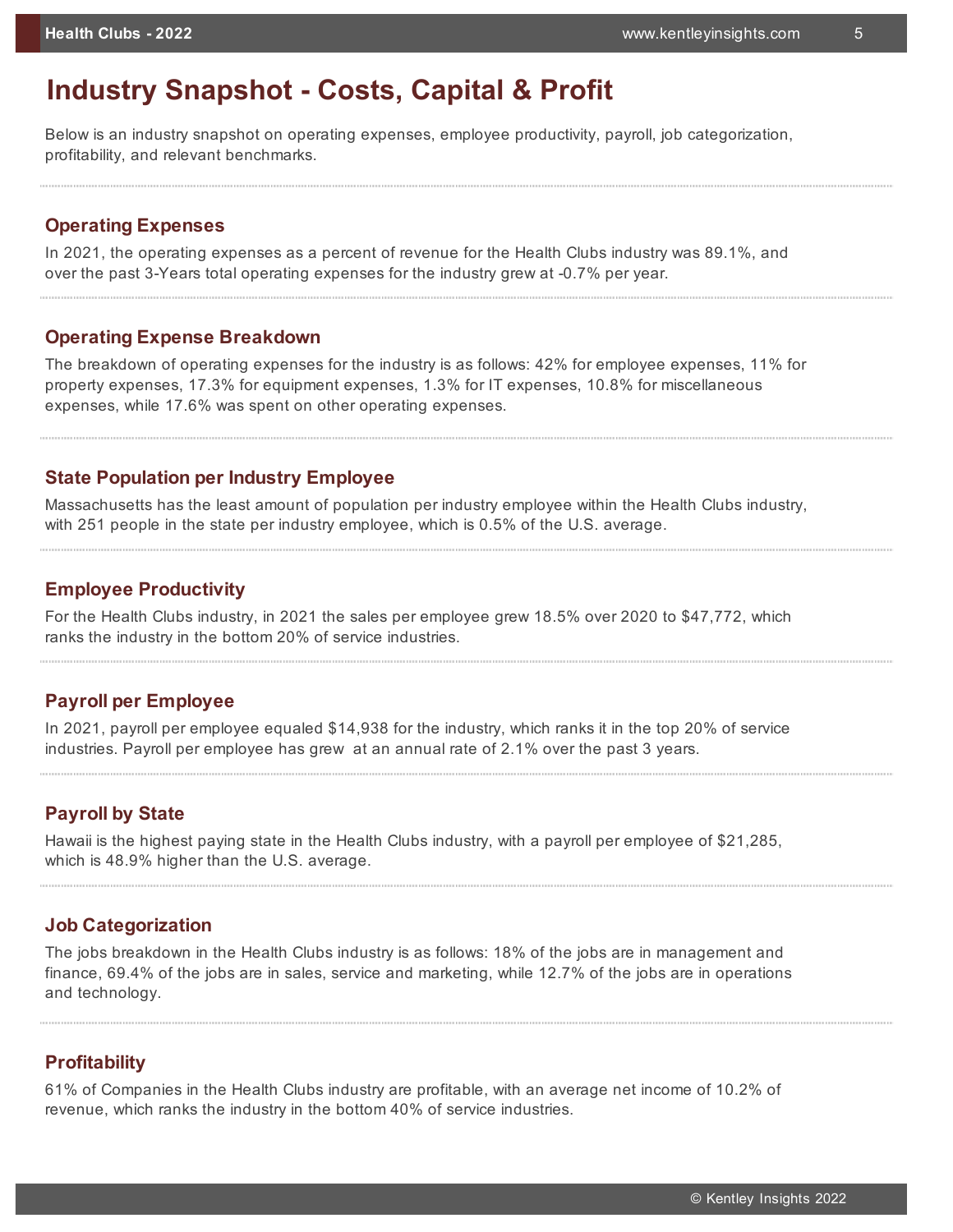# **Section One**

# **Revenue & Growth Benchmarks**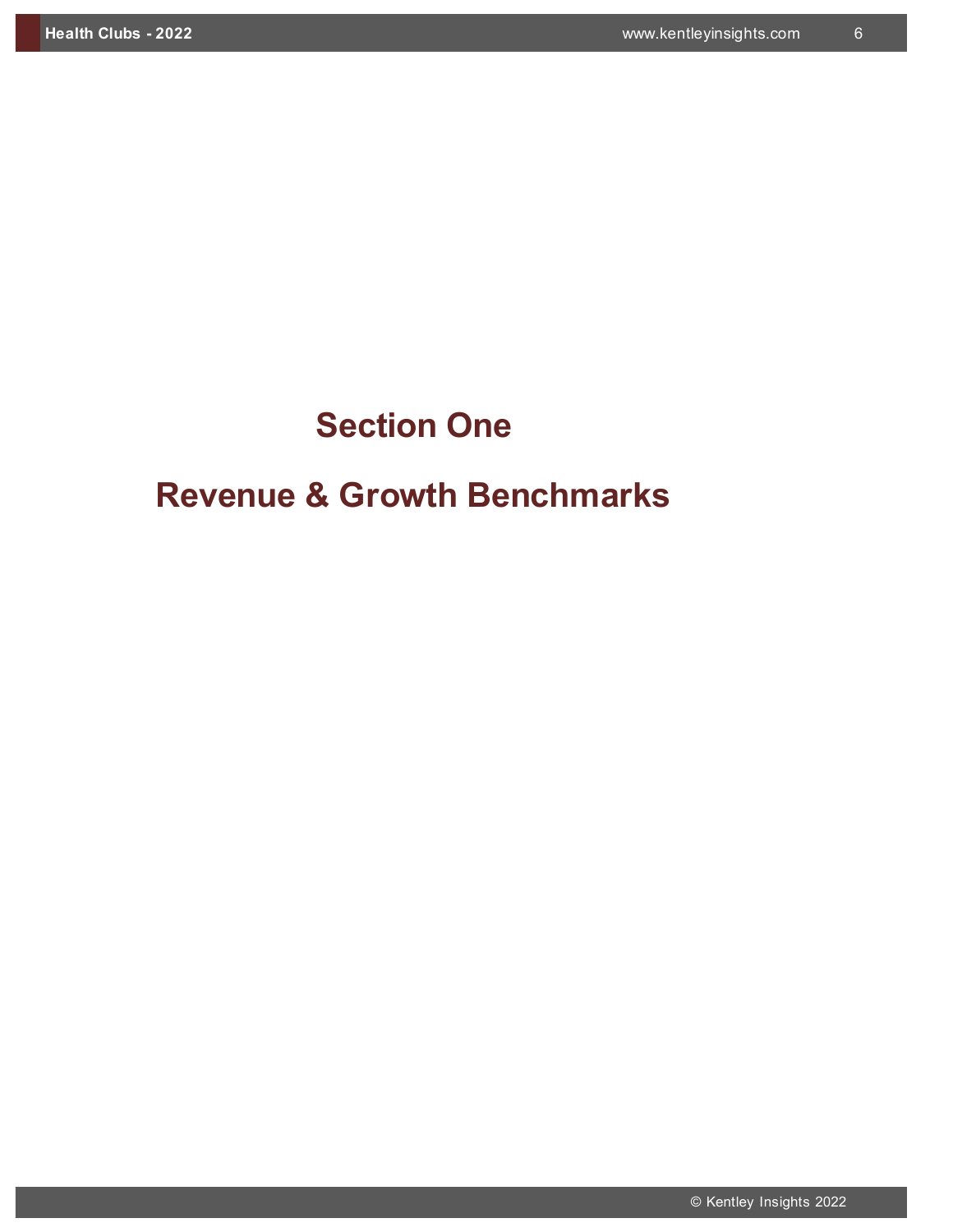# **Industry Growth Details**

To get a macro level view of the Health Clubs industry, below are the historical details and industry growth forecasts for total industry revenue, number of companies, and number of locations.





**Compound Annual Growth Rate 0.2% 3-Year 0.8% 5-Year**

#### **Number of Locations (i.e., separate facilities, offices, or retail locations)**



© Kentley Insights 2022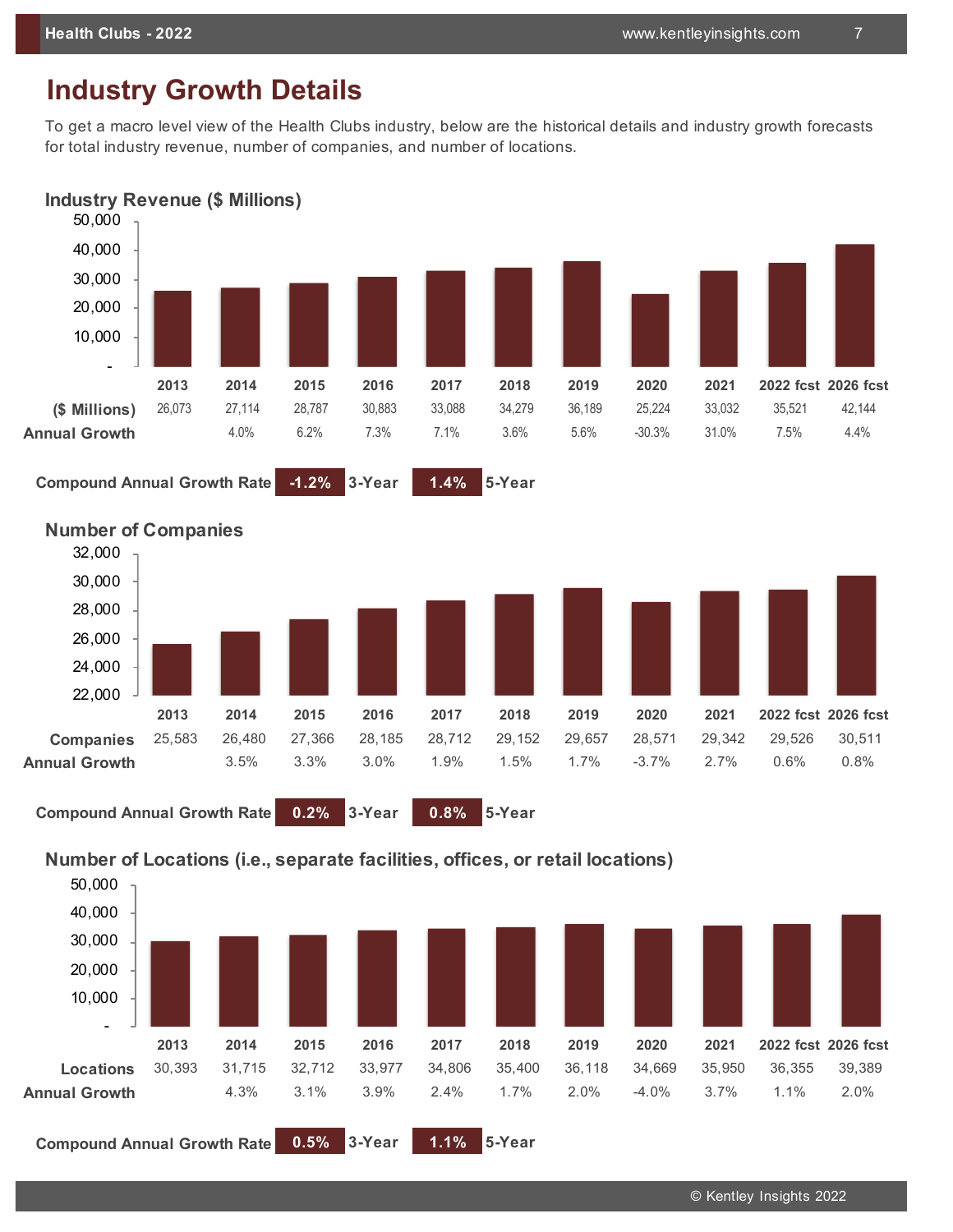# **Growth Benchmarks**

Below are the normalized growth benchmarks for the Health Clubs industry, including revenue per company, revenue per location, and locations per company. These metrics are typically better to use to benchmark a company's performance, since they normalize for company and location growth.





**Compound Annual Growth Rate -1.4% 3-Year 0.5% 5-Year**





**Compound Annual Growth Rate -1.7% 3-Year 0.2% 5-Year**

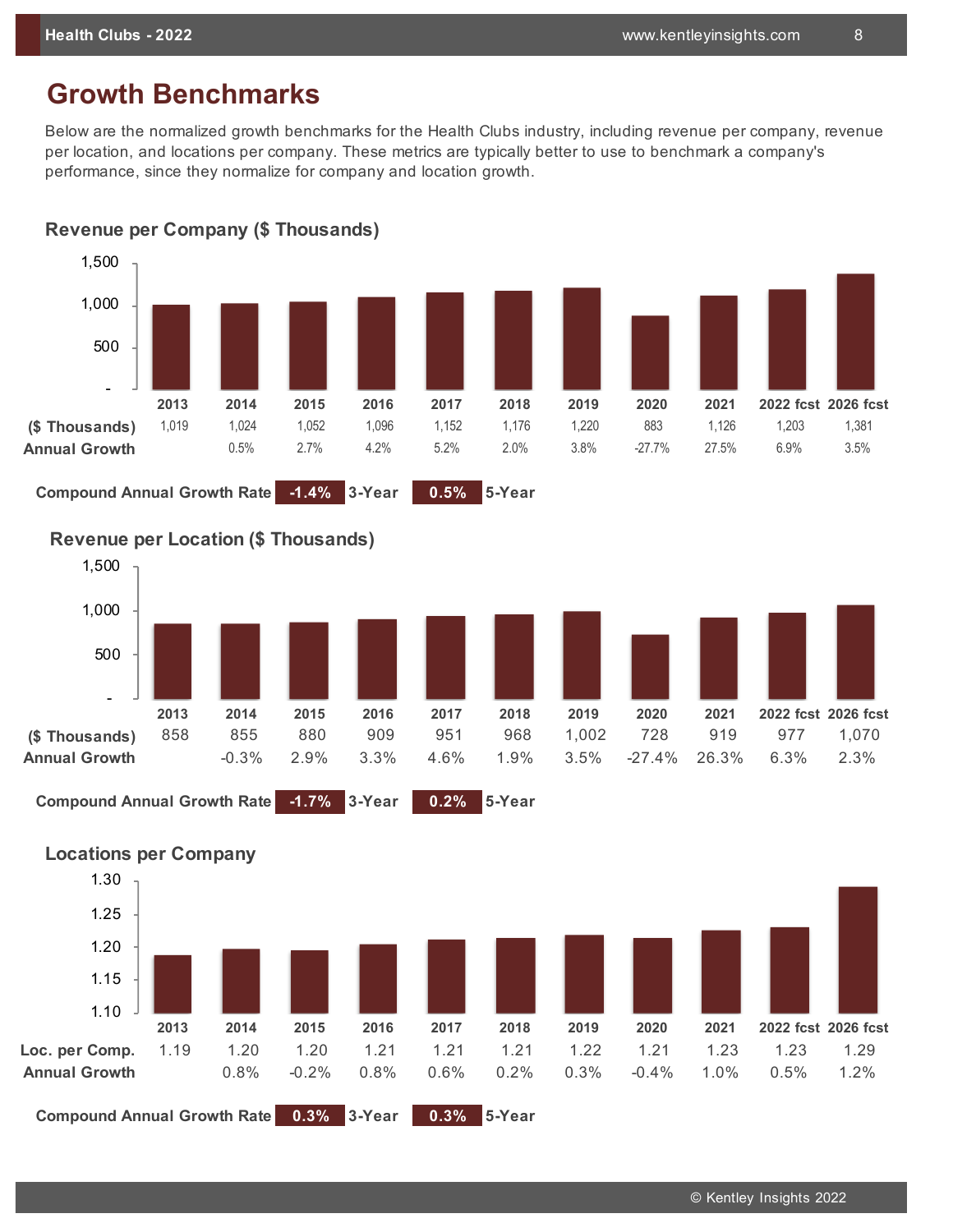# **Breakdown of Top Product Lines**

Below represents Health Clubs industry sales as a percentage of the top product lines, which is used to highlight potential growth opportunities, strengths, and weaknesses.

#### **Breakdown of Sales by Top Product Lines (%) Health Clubs**

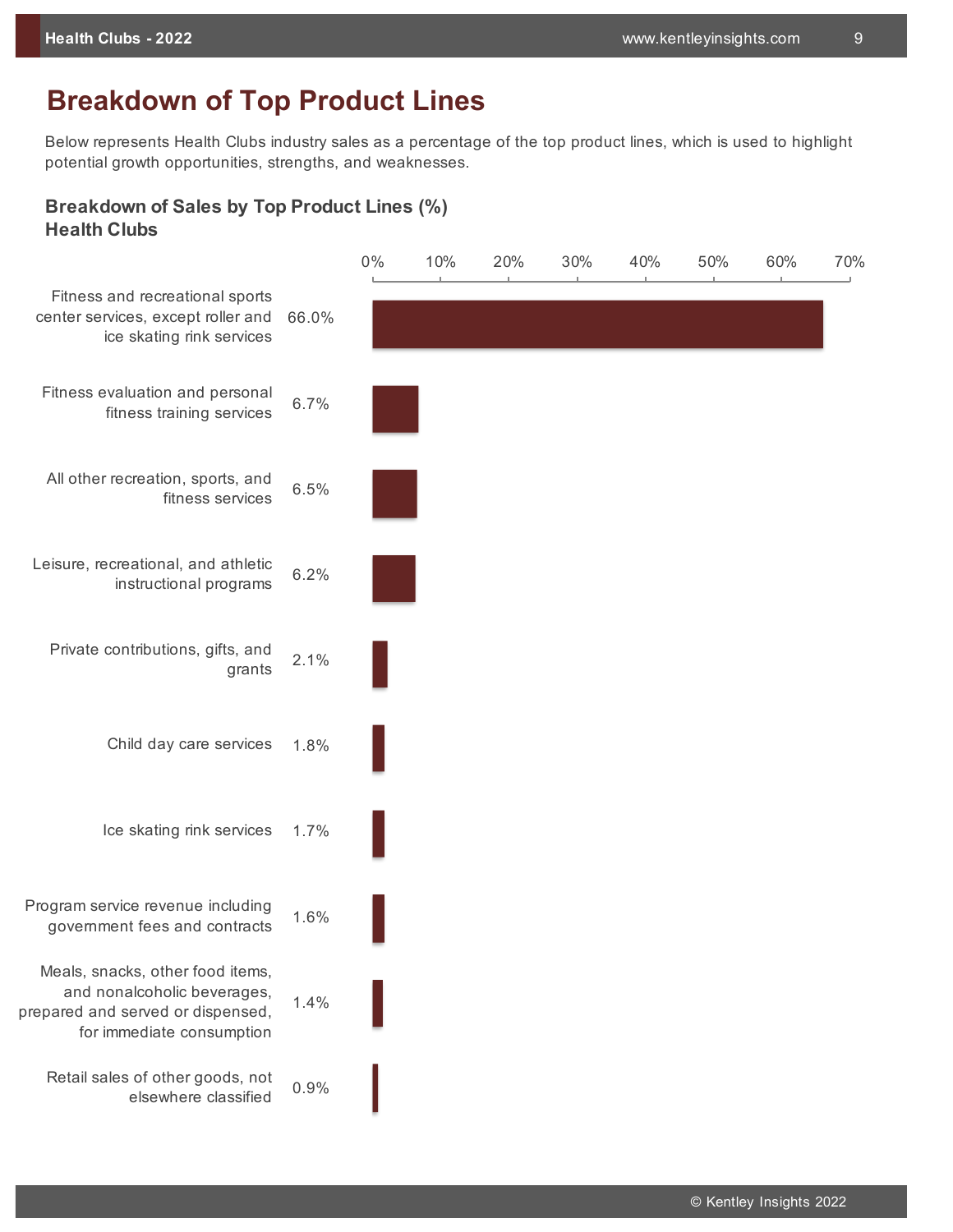# **Services Sector Growth**

Below is the size and growth of all of the major service subsectors, which is typically utilized to understand how an industry is performing against the macro economy.



## **Number of Employees & Growth 5-Yr CAGR Number of Employees**

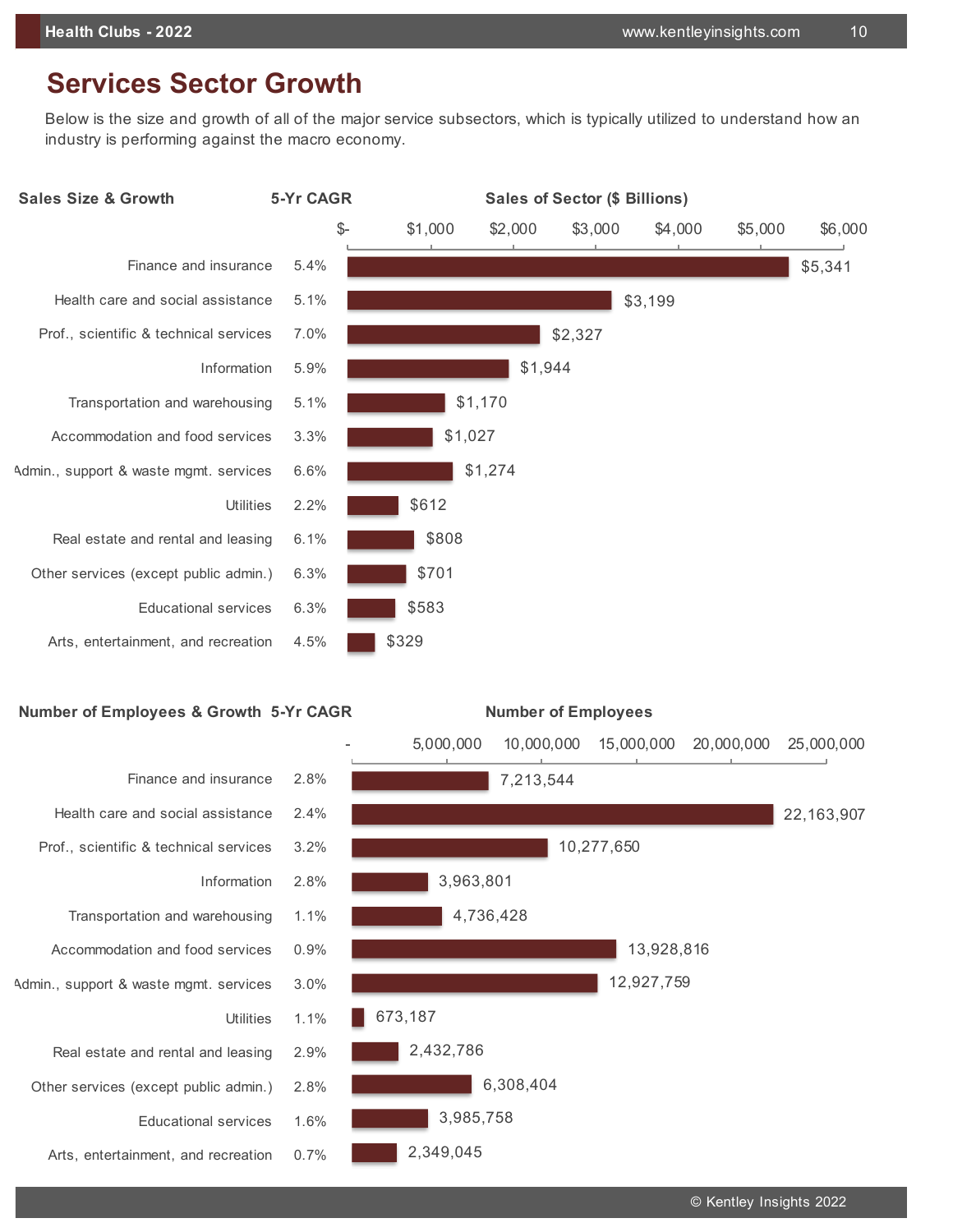# **Income vs. Revenue Growth Matrix**

Similar to the famous BCG Matrix, though substituting net income margin for relative market share and taking it to the industry level, the Income vs. Revenue Growth Matrix is an insightful tool to create context for an industry and companies. Where is your industry on the matrix? And, more importantly, where does your company fall on the matrix?

Industries which can generate high net income margin and high revenue growth are known as the Star industries, which often attract higher levels of competition chasing the growth. While, those that generate low net income margin and low revenue growth are known as the Dogs. Often, Dog industries are very mature, and growth comes from consolidation and driving costs out of the business. Industries with high net income margin and low revenue growth are Cash Cows, which typically are more mature and have less overall investment, but have nice industry dynamics to protect the margins of the industry. While Question Mark industries are those that have high revenue growth, but low net income margin. Companies in Question Mark industries, which can drive competitive differentiation and a higher net income margin, can often realize significant profit growth.

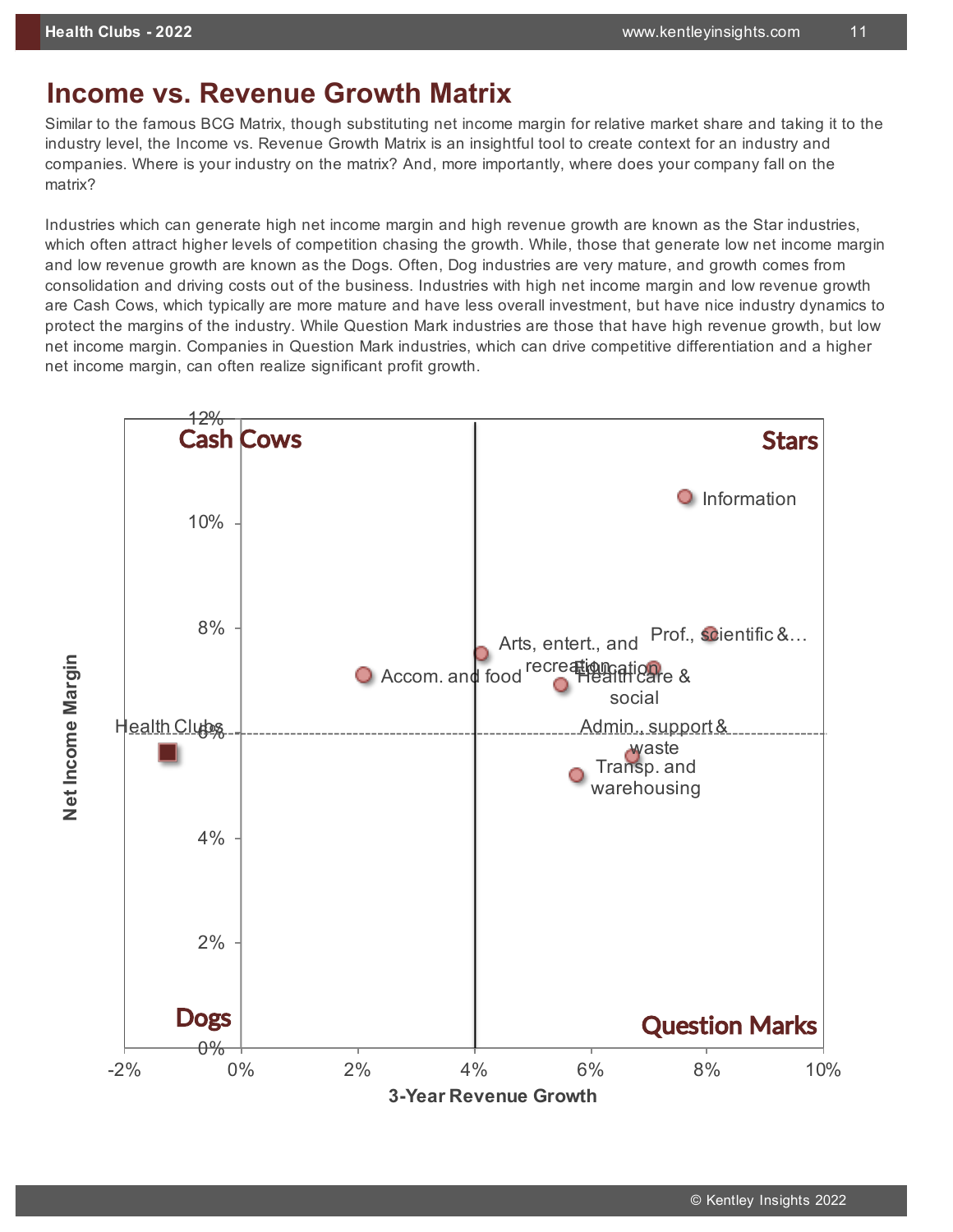# **Sales per Capita by State**

Below is industry sales per capita by state, which is useful to understand the total market potential by state. The metric is enhanced when compared to the sales per location in each state. When it states "no data", there wasn't a sufficient sample size of data for the state.

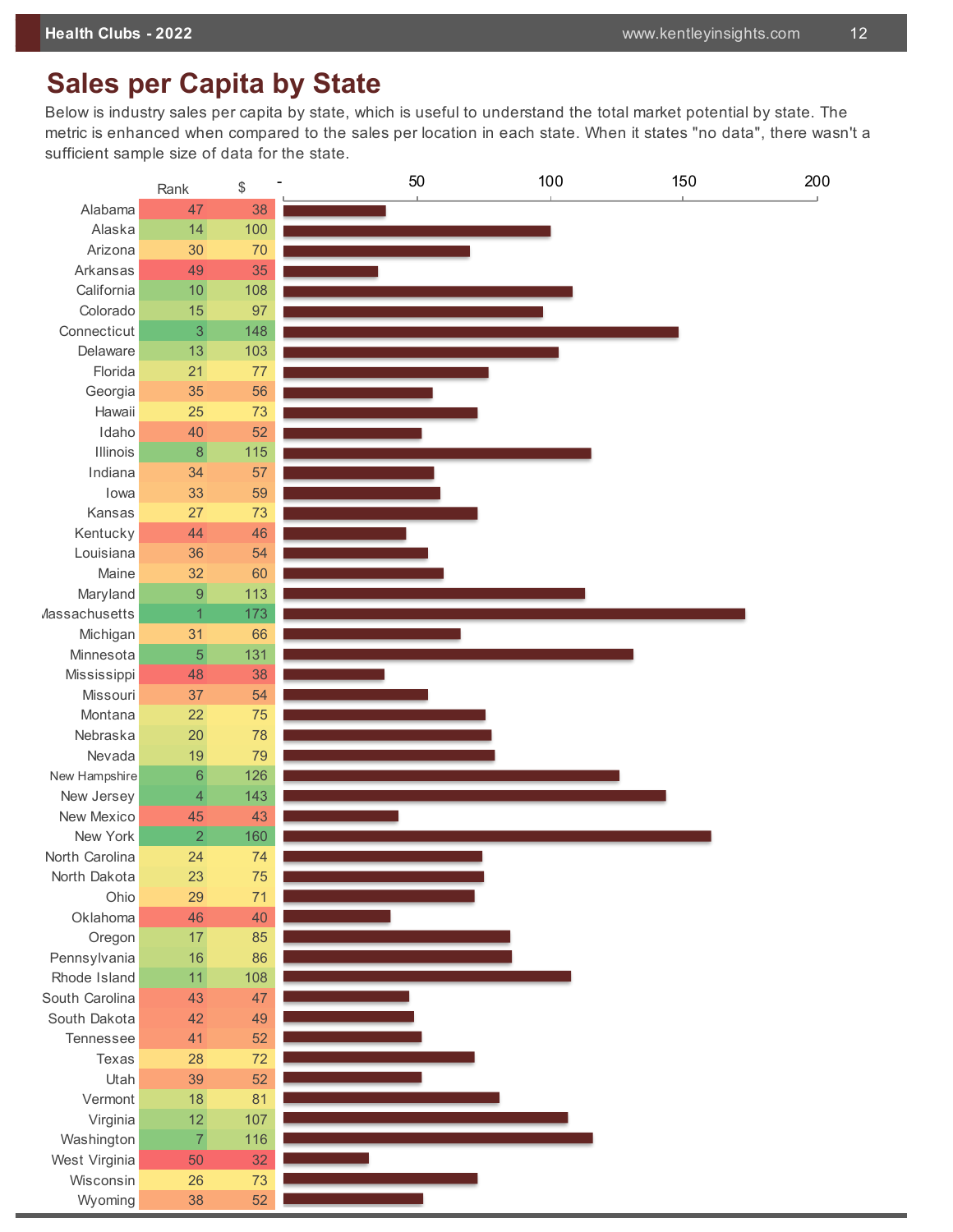# **Sales as a Percent of Income by State**

Sales as a percent of income helps highlight the consumption differences by state. When it states "no data", there wasn't a sufficient sample size of data for the state.

|                 | Rank           | 0.00% | 0.05% | 0.10% | 0.15% | 0.20% | 0.25% | 0.30% |
|-----------------|----------------|-------|-------|-------|-------|-------|-------|-------|
| Alabama         | 46             | 0.10% |       |       |       |       |       |       |
| Alaska          | 16             | 0.18% |       |       |       |       |       |       |
| Arizona         | 20             | 0.17% |       |       |       |       |       |       |
| Arkansas        | 49             | 0.09% |       |       |       |       |       |       |
| California      | 13             | 0.19% |       |       |       |       |       |       |
| Colorado        | 15             | 0.18% |       |       |       |       |       |       |
| Connecticut     | 7              | 0.21% |       |       |       |       |       |       |
| Delaware        | 8              | 0.21% |       |       |       |       |       |       |
| Florida         | 22             | 0.16% |       |       |       |       |       |       |
| Georgia         | 33             | 0.13% |       |       |       |       |       |       |
| Hawaii          | 30             | 0.14% |       |       |       |       |       |       |
| Idaho           | 36             | 0.13% |       |       |       |       |       |       |
| <b>Illinois</b> | 6              | 0.22% |       |       |       |       |       |       |
| Indiana         | 34             | 0.13% |       |       |       |       |       |       |
| lowa            | 35             | 0.13% |       |       |       |       |       |       |
| Kansas          | 27             | 0.15% |       |       |       |       |       |       |
| Kentucky        | 42             | 0.12% |       |       |       |       |       |       |
| Louisiana       | 37             | 0.12% |       |       |       |       |       |       |
| Maine           | 32             | 0.13% |       |       |       |       |       |       |
| Maryland        | 12             | 0.19% |       |       |       |       |       |       |
| Massachusetts   | 1              | 0.26% |       |       |       |       |       |       |
| Michigan        | 29             | 0.15% |       |       |       |       |       |       |
| Minnesota       | 3              | 0.25% |       |       |       |       |       |       |
| Mississippi     | 44             | 0.10% |       |       |       |       |       |       |
| Missouri        | 39             | 0.12% |       |       |       |       |       |       |
| Montana         | 19             | 0.17% |       |       |       |       |       |       |
| Nebraska        | 25             | 0.15% |       |       |       |       |       |       |
| Nevada          | 17             | 0.18% |       |       |       |       |       |       |
| New Hampshire   | 5              | 0.22% |       |       |       |       |       |       |
| New Jersey      | 4              | 0.23% |       |       |       |       |       |       |
| New Mexico      | 43             | 0.11% |       |       |       |       |       |       |
| New York        | $\overline{2}$ | 0.26% |       |       |       |       |       |       |
| North Carolina  | 18             | 0.17% |       |       |       |       |       |       |
| North Dakota    | 31             | 0.14% |       |       |       |       |       |       |
| Ohio            | 24             | 0.16% |       |       |       |       |       |       |
| Oklahoma        | 47             | 0.09% |       |       |       |       |       |       |
| Oregon          | 14             | 0.18% |       |       |       |       |       |       |
| Pennsylvania    | 21             | 0.16% |       |       |       |       |       |       |
| Rhode Island    | 9              | 0.21% |       |       |       |       |       |       |
| South Carolina  | 40             | 0.12% |       |       |       |       |       |       |
| South Dakota    | 45             | 0.10% |       |       |       |       |       |       |
| Tennessee       | 41             | 0.12% |       |       |       |       |       |       |
| Texas           | 26             | 0.15% |       |       |       |       |       |       |
| Utah            | 38             | 0.12% |       |       |       |       |       |       |
| Vermont         | 23             | 0.16% |       |       |       |       |       |       |
| Virginia        | 11             | 0.20% |       |       |       |       |       |       |
| Washington      | 10             | 0.21% |       |       |       |       |       |       |
| West Virginia   | 50             | 0.08% |       |       |       |       |       |       |
| Wisconsin       | 28             | 0.15% |       |       |       |       |       |       |
| Wyoming         | 48             | 0.09% |       |       |       |       |       |       |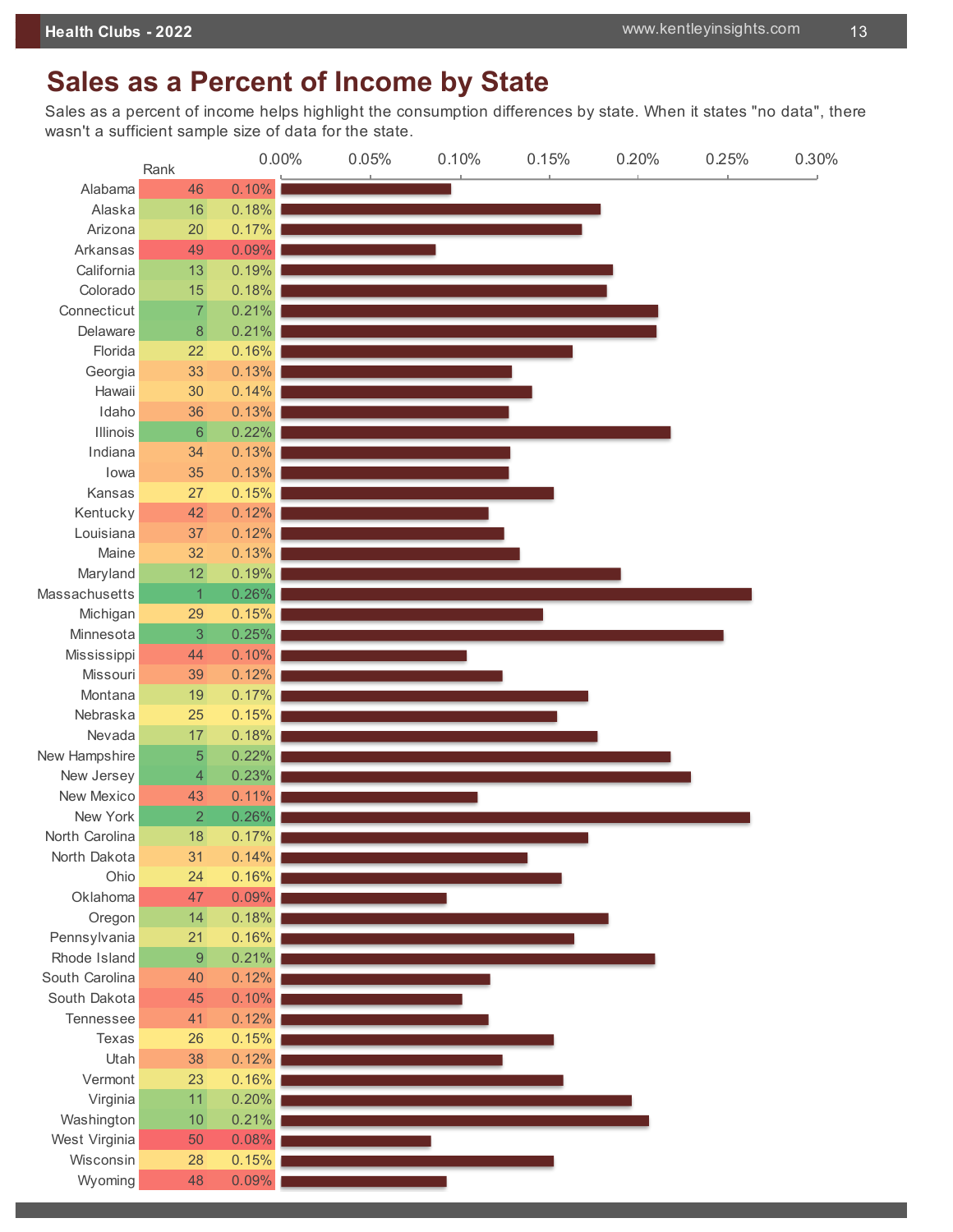# **Sales per Location by State**

Sales per location highlights the competitive intensity of a state. Those states with really high sales per location, will most likely face increasing competition. While those with low sales per location will often be consolidated to drive cost and capital efficiencies. "No data" means there wasn't a sufficient sample size of data for the state.

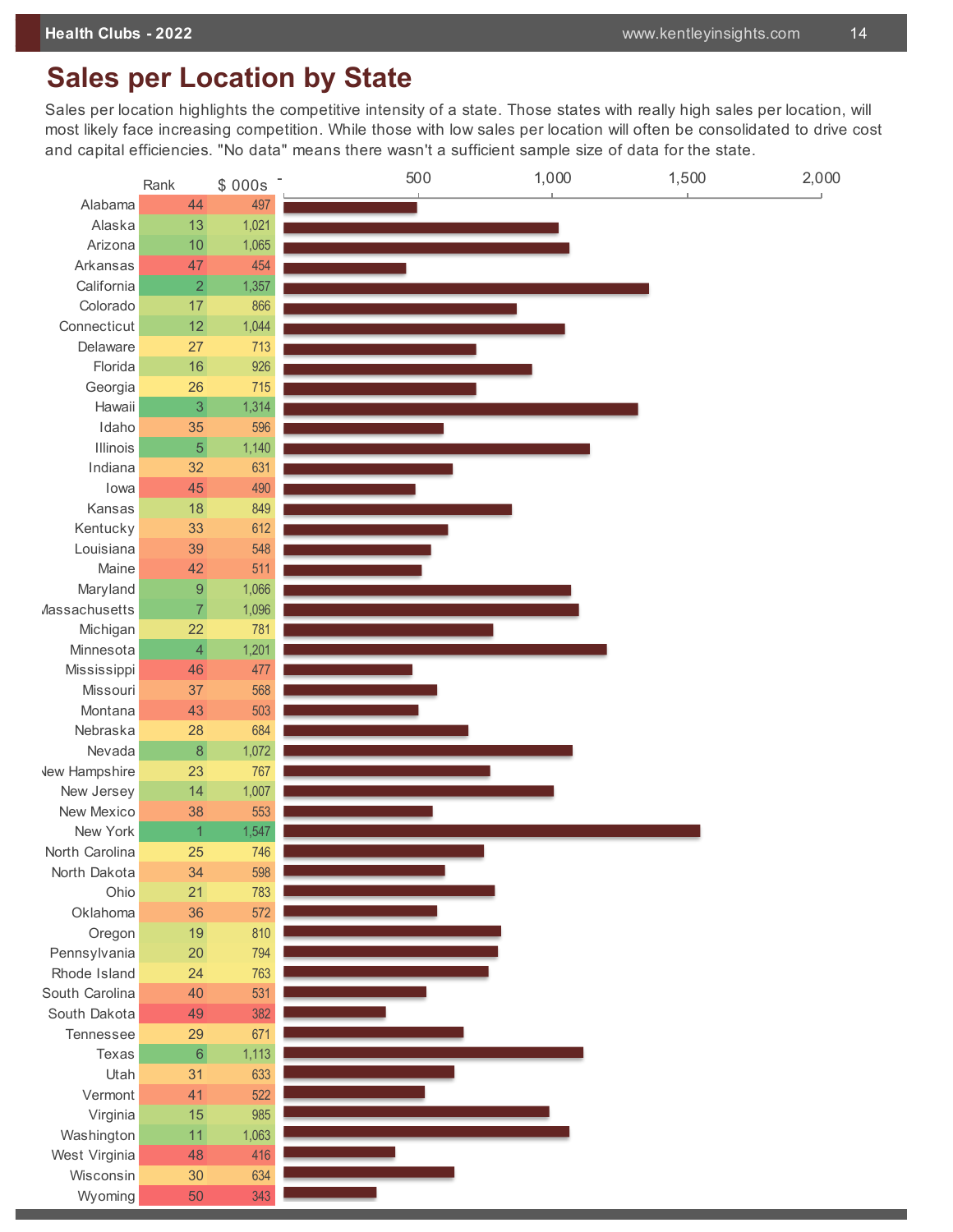# **Pricing & Inflation**

Understanding the pricing and inflation dynamics of an industry is critical to help inform the pricing decisions of a company. Below is the historical and forecasted inflation of the industry, and the seasonality of inflation over the past 4 years.

### **Health Clubs Industry Inflation**

(Indexed at 100 in 2006)



**Compound Annual Growth Rate 1.0% 3-Year 0.8% 5-Year**

#### **Health Clubs Industry Inflation**

| (Indexed at 100 in 2006) |      |      |      | 1.04 | 1.06 | 1.08 | 1.10 | 1.12 | 1.14                       |
|--------------------------|------|------|------|------|------|------|------|------|----------------------------|
|                          | 2018 | 2019 | 2020 | 2021 |      |      |      |      |                            |
| Jan.                     | 1.05 | 1.08 | 1.07 | 1.08 |      |      |      |      |                            |
| Feb.                     | 1.06 | 1.10 | 1.07 | 1.08 |      |      |      |      |                            |
| Mar.                     | 1.07 | 1.09 | 1.07 | 1.10 |      |      |      |      |                            |
| Apr.                     | 1.06 | 1.09 | 1.08 | 1.11 |      |      |      |      |                            |
| <b>May</b>               | 1.05 | 1.10 | 1.07 | 1.11 |      |      |      |      |                            |
| Jun.                     | 1.07 | 1.06 | 1.07 | 1.11 |      |      |      |      | 2018<br>$\rightarrow 2019$ |
| Jul.                     | 1.08 | 1.06 | 1.07 | 1.11 |      |      |      |      | $\blacktriangleright$ 2020 |
| Aug.                     | 1.07 | 1.10 | 1.07 | 1.11 |      |      |      |      | 2021                       |
| Sep.                     | 1.08 | 1.11 | 1.07 | 1.12 |      |      |      |      |                            |
| Oct.                     | 1.10 | 1.10 | 1.07 | 1.12 |      |      |      |      |                            |
| Nov.                     | 1.10 | 1.10 | 1.08 | 1.12 |      |      |      |      |                            |
| Dec.                     | 1.07 | 1.08 | 1.08 | 1.12 |      |      |      |      |                            |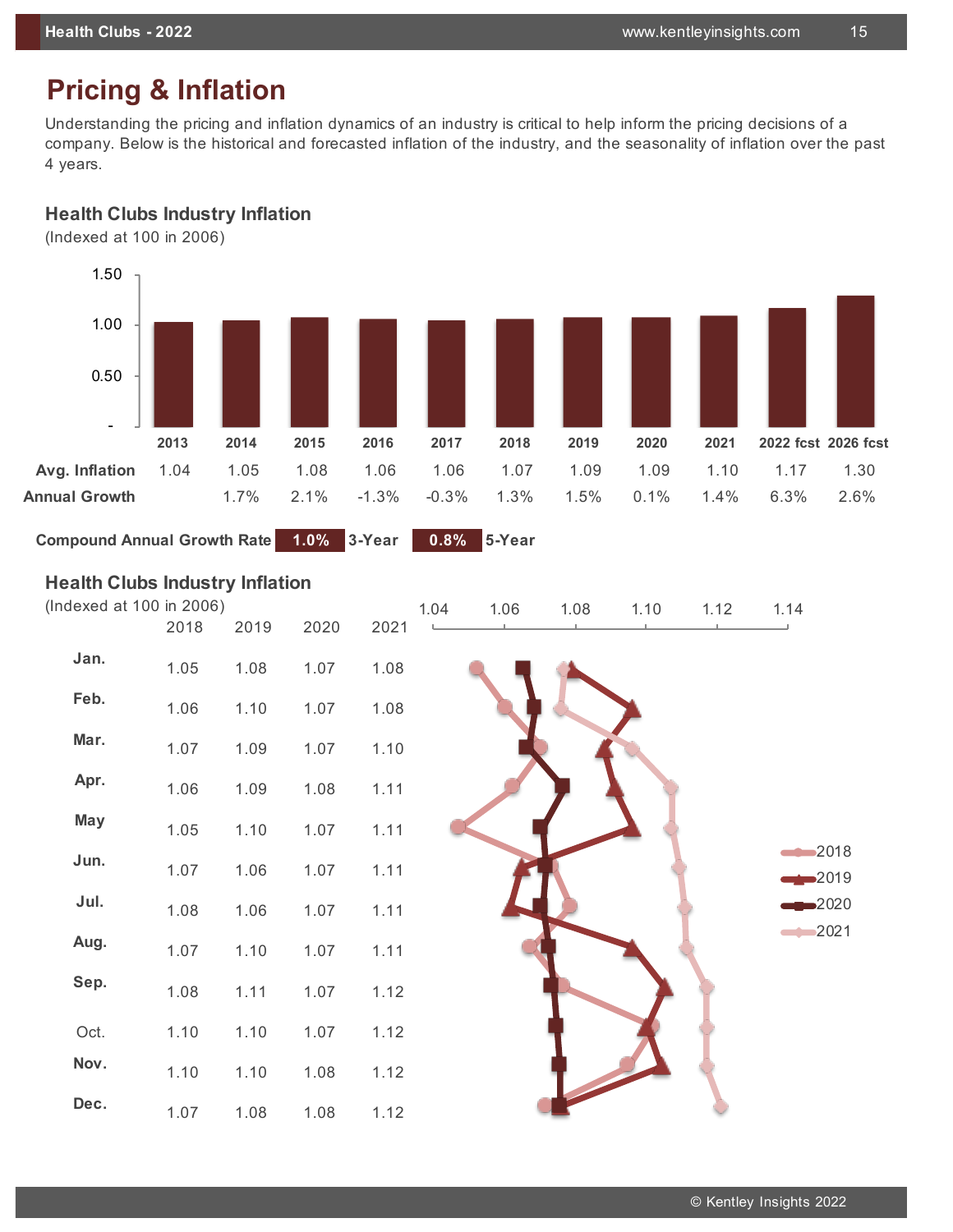# **Consolidation Analysis**

While industry level benchmarks are useful, digging into the growth and consolidation dynamics by the size of companies (e.g., 0-4 employees = small company, 500+ employees = large company) can provide deep context and insight into the competitive dynamics. Below you have the number of companies, locations and locations per company by business size and growth.

#### **Health Clubs Industry**



|                     | <b>Number of Locations</b> |        |        |       |    |     | Locations - 9-Year Growth (%) |     |     |     |     |
|---------------------|----------------------------|--------|--------|-------|----|-----|-------------------------------|-----|-----|-----|-----|
|                     | <b>Business Size</b>       | 2012   | 2021   | $0\%$ | 5% | 10% | 15%                           | 20% | 25% | 30% | 35% |
|                     | $0 - 4$                    | 13,169 | 15,720 |       |    |     |                               | 19% |     |     |     |
| Number of Employees | $5 - 9$                    | 4,031  | 4,949  |       |    |     |                               |     | 23% |     |     |
|                     | $10 - 19$                  | 3,322  | 4,276  |       |    |     |                               |     |     | 29% |     |
|                     | 20-99                      | 3,653  | 4,461  |       |    |     |                               |     | 22% |     |     |
|                     | 100-499                    | 1,406  | 1,653  |       |    |     |                               | 18% |     |     |     |
|                     | $500+$                     | 3,930  | 4,892  |       |    |     |                               |     | 24% |     |     |
|                     |                            |        |        |       |    |     |                               |     |     |     |     |

|                     | <b>Locations per Company</b> | $0\%$ | 2%   |  |  |
|---------------------|------------------------------|-------|------|--|--|
|                     | Business Size                | 2012  | 2021 |  |  |
|                     | $0 - 4$                      | 1.0   | 1.0  |  |  |
|                     | $5 - 9$                      | 1.0   | 1.0  |  |  |
| Number of Employees | $10 - 19$                    | 1.0   | 1.0  |  |  |
|                     | 20-99                        | 1.1   | 1.1  |  |  |
|                     | 100-499                      | 1.9   | 2.0  |  |  |
|                     | $500+$                       | 14.2  | 16.0 |  |  |

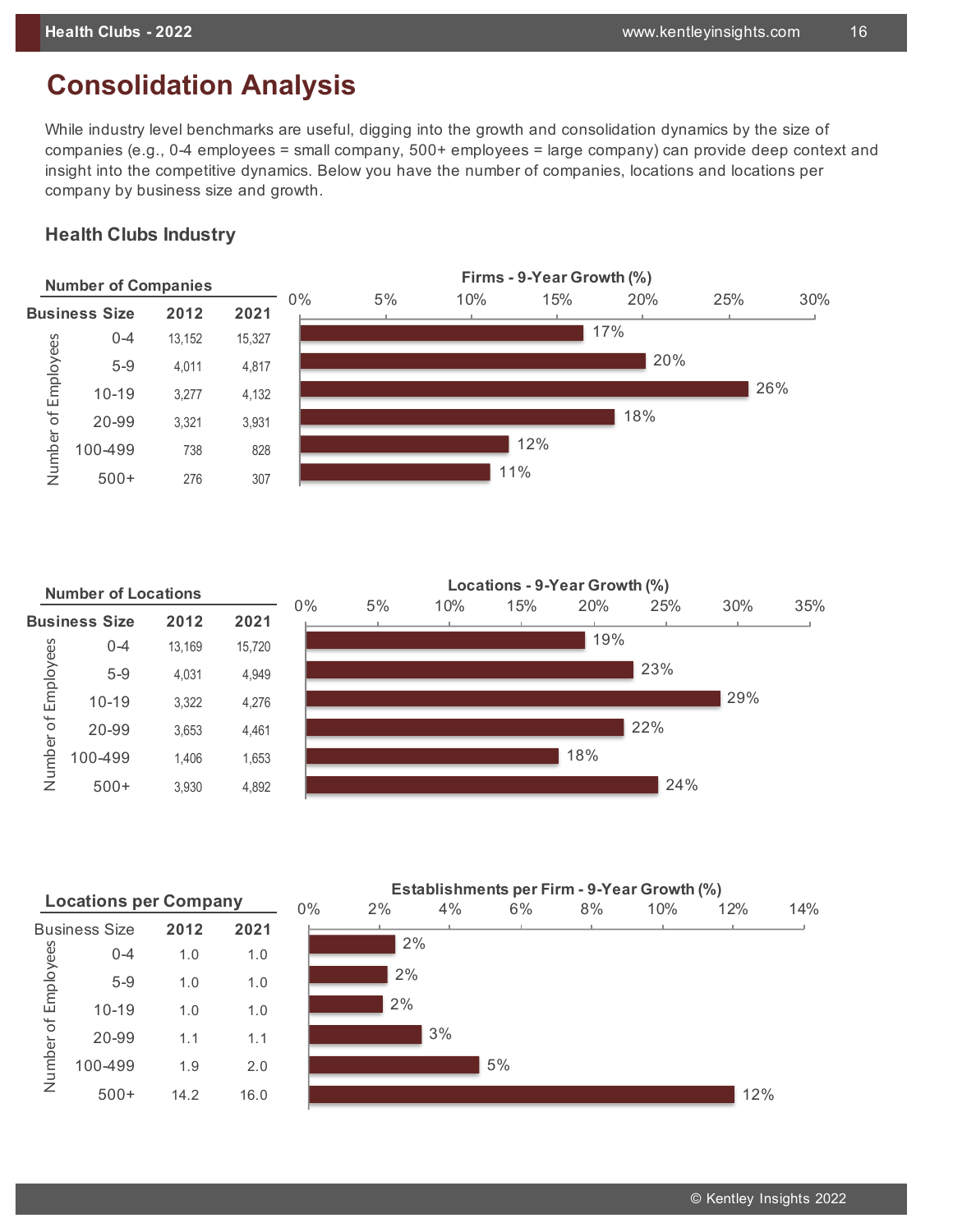# **Employment by Business Size**

Employment dynamics by size of company highlights a deeper level of insight into what size companies are growing and shrinking. Below are metrics on employees , employees per company, and employees per location segmented by business size.

## **Health Clubs Industry**



|                     | <b>Employees per Company</b> |       |       |        |        |        | <b>Employees per Company - 9-Year Growth (%)</b> |     |     |
|---------------------|------------------------------|-------|-------|--------|--------|--------|--------------------------------------------------|-----|-----|
|                     | <b>Business Size</b>         | 2012  | 2021  | $-10%$ | $-5%$  | $0\%$  | 5%                                               | 10% | 15% |
|                     | $0 - 4$                      | 1.5   | 1.4   |        | $-6\%$ |        |                                                  |     |     |
| Number of Employees | $5-9$                        | 6.5   | 6.4   |        |        | $0\%$  |                                                  |     |     |
|                     | $10 - 19$                    | 13.5  | 13.4  |        |        | $-1\%$ |                                                  |     |     |
|                     | 20-99                        | 39.3  | 38.8  |        |        | $-1\%$ |                                                  |     |     |
|                     | 100-499                      | 164.1 | 169.9 |        |        |        | 4%                                               |     |     |
|                     | $500+$                       | 868.2 | 976.3 |        |        |        |                                                  |     | 12% |

**Employees per Location - 9-Year Growth (%)**

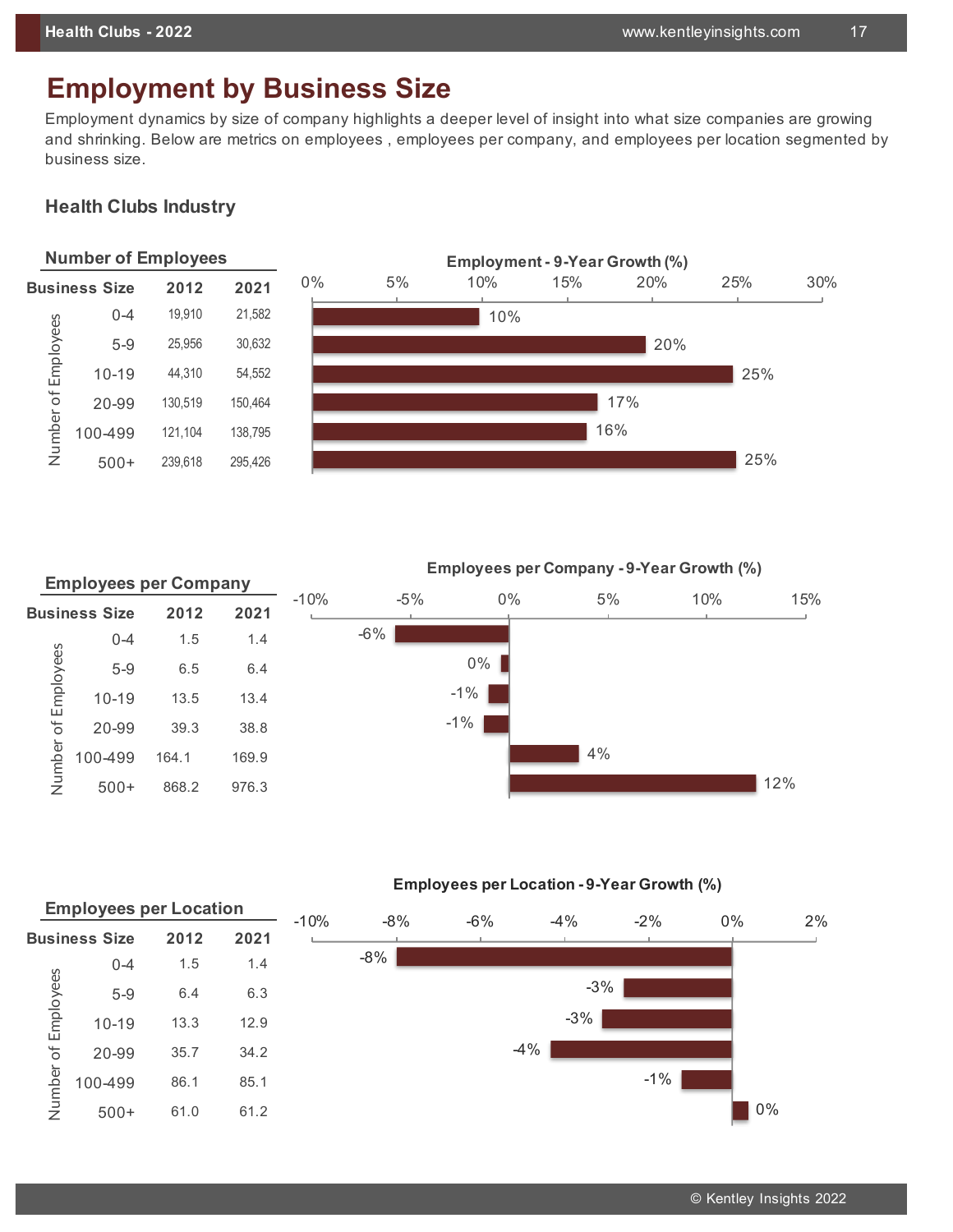# **Subsector Analysis (1/2)**

**Subsector**

Below are 5-year growth figures for number of companies and locations for all of the major services subsectors with the Health Clubs industry metric at the bottom of the chart.

## **5-Yr. Growth - # of Companies**



Finance and insurance Health care and social assistance Professional, scientific & technical svcs. **Information** Transportation and warehousing Accommodation and food services Admin., support & waste mgmt. services Real estate and rental and leasing Other services (except public admin.) Educational services

Arts, entertainment, and recreation

**Health Clubs**

**Subsector**

## **5-Yr. Growth of Locations**



Finance and insurance Health care and social assistance Professional, scientific & technical svcs. Information

Transportation and warehousing Accommodation and food services Admin., support & waste mgmt. services

Real estate and rental and leasing Other services (except public admin.) Educational services

Arts, entertainment, and recreation

**Health Clubs**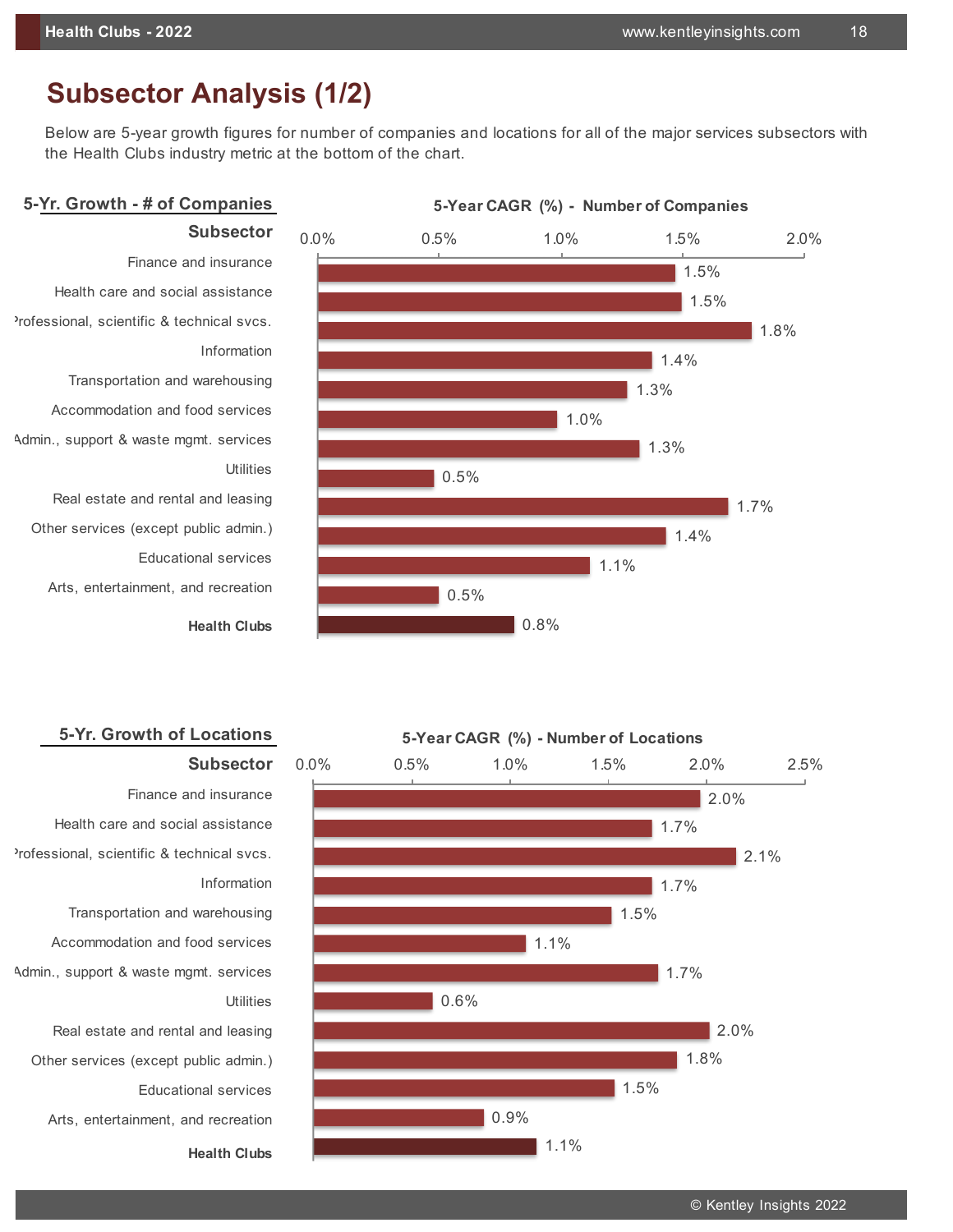# **Subsector Analysis (2/2)**

Below are 5-year growth figures for number of employees and payroll per employee for all major services subsectors with the Health Clubs industry metric at the bottom of the chart.

## **5-Yr. Growth of Employees Subsector**



**Health Clubs**



# **5-Yr. Gwth. - Payroll per Empl.**

**Subsector** Finance and insurance Health care and social assistance Professional, scientific & technical svcs. **Information** Transportation and warehousing Accommodation and food services Admin., support & waste mgmt. services Real estate and rental and leasing Other services (except public admin.) Educational services Arts, entertainment, and recreation

**Health Clubs**



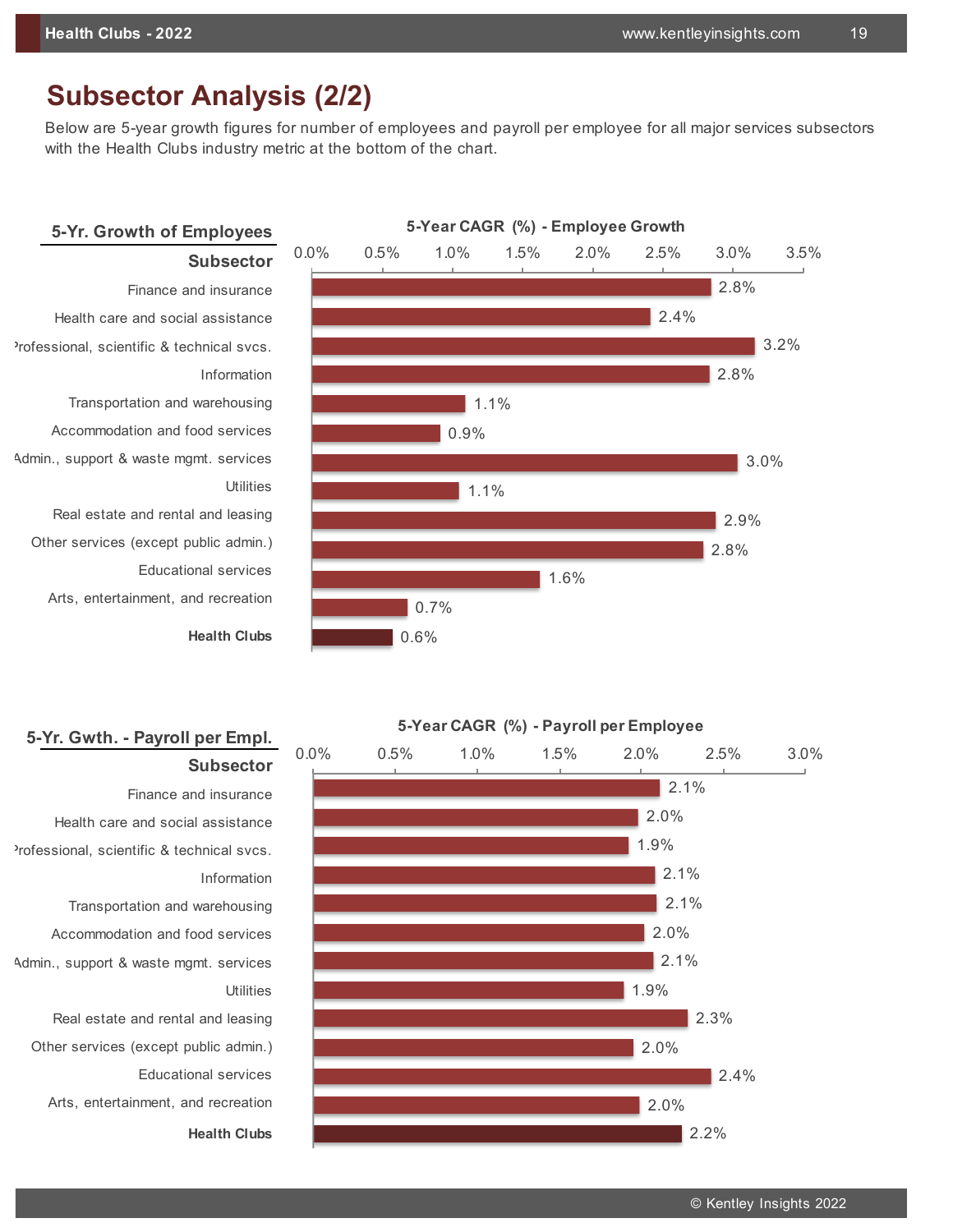# **Section Two**

# **Costs, Capital & Profit Benchmarks**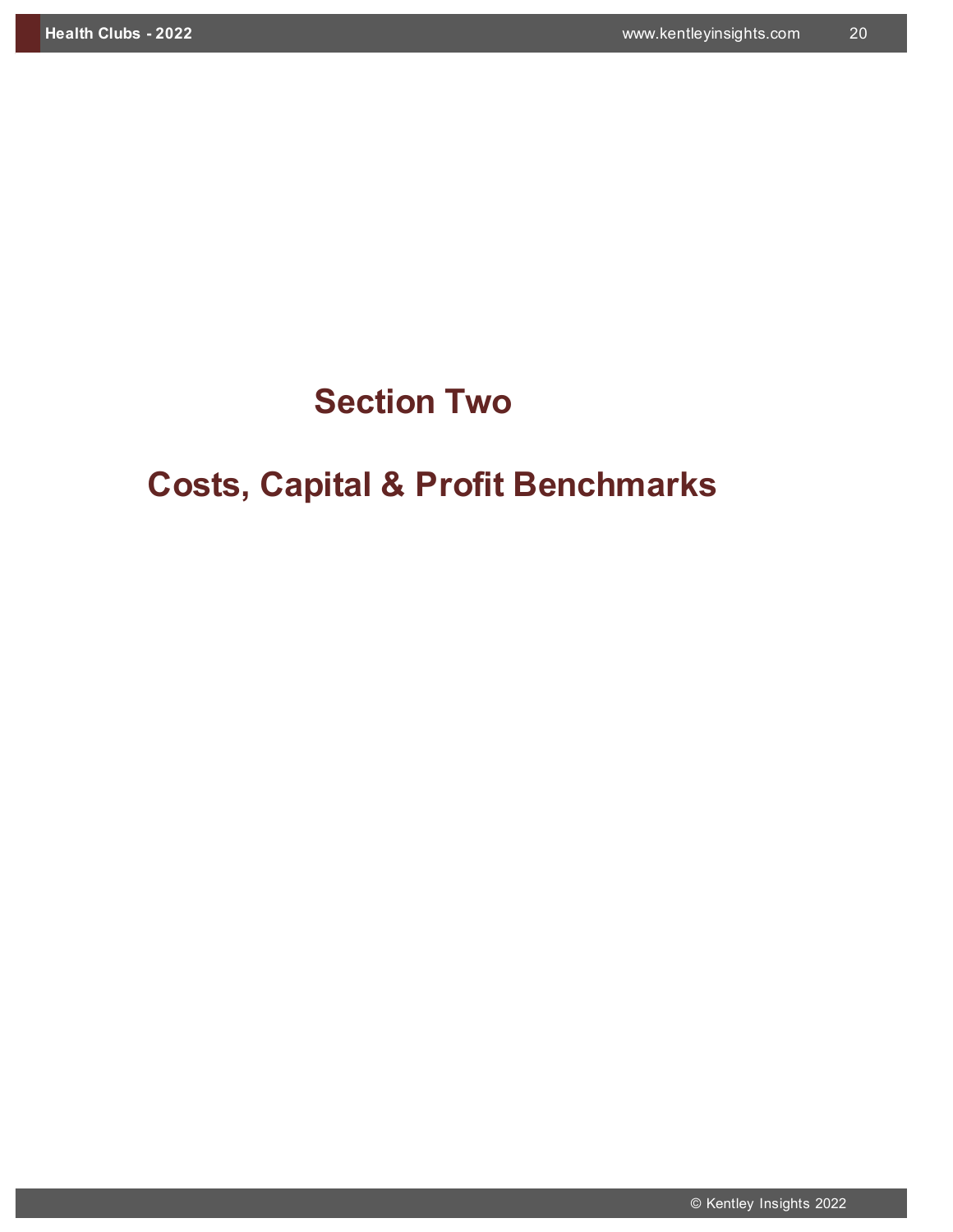# **Profitability & Financial Ratio Analysis**

Below are benchmarks for the percent of companies that are profitable, average net income as a percent of revenue, and financial ratios including total asset turnover, fixed asset turnover, fixed assets to total assets ratio, total assets to total liabilities ratio, return on sales, return on total assets, return on net worth, total liabilities to net worth ratio, fixed assets to net worth ratio, and solvency ratio.

## **Percent of Companies that are Profitable**

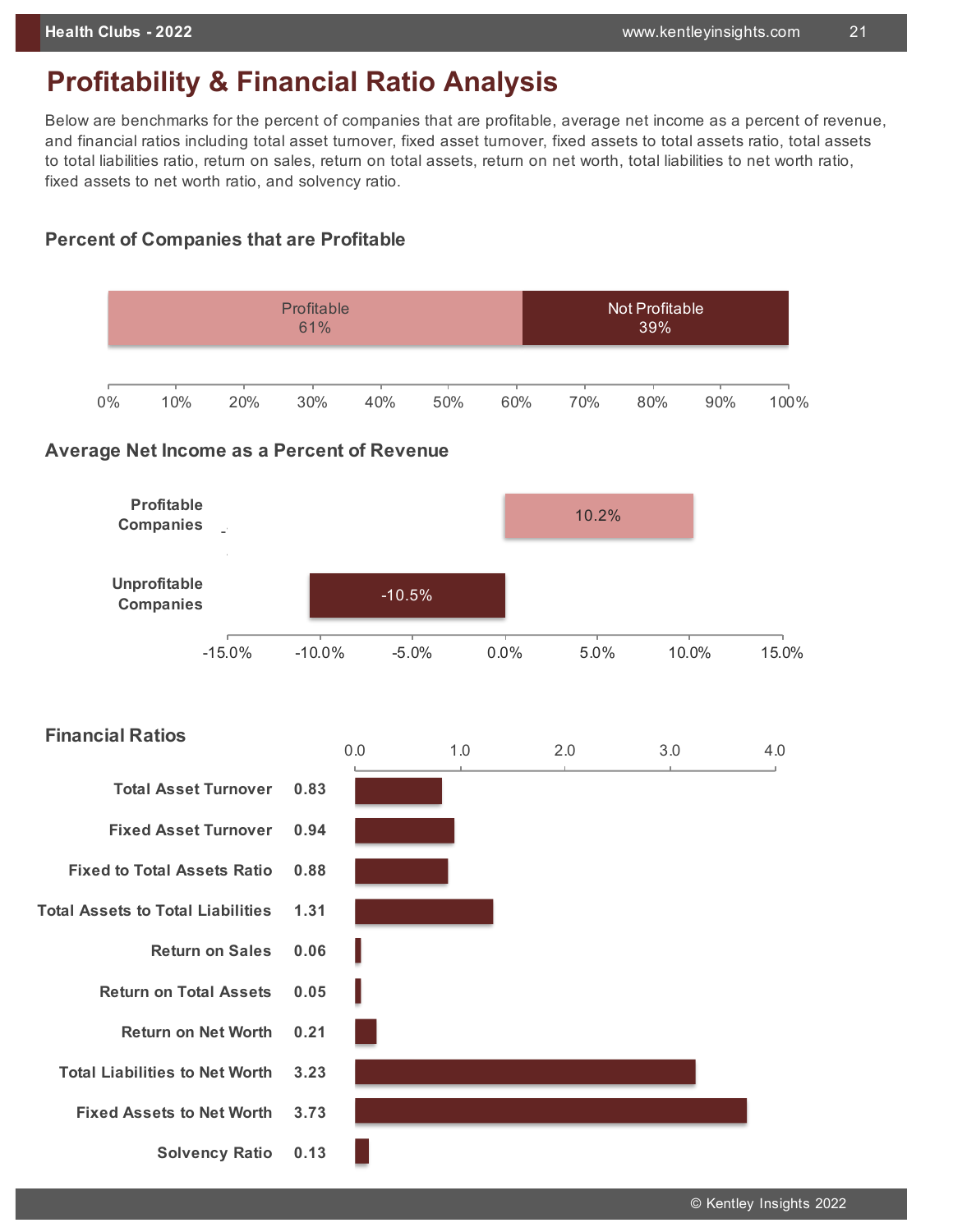# **Operating Expenses**

Below is total industry operating expense, industry revenue vs. industry opex growth, and opex as a percentage of revenue for the Health Clubs industry. The data sets include historicals and forecasts.

# **2013 2014 2015 2016 2017 2018 2019 2020 2021 2022 fcst 2026 fcst (\$ Millions)** 23,462 24,435 25,676 27,737 29,711 30,057 31,430 25,251 29,448 32,199 36,306 **Annual Growth** 4.1% 5.1% 8.0% 7.1% 1.2% 4.6% -19.7% 16.6% 9.3% 3.0% **Compound Annual Growth Rate -0.7% 3-Year 1.2% 5-Year** - 10,000 20,000 30,000 40,000

## **Industry Operating Expenses**

**Industry Revenue vs. Operating Expense Growth**







© Kentley Insights 2022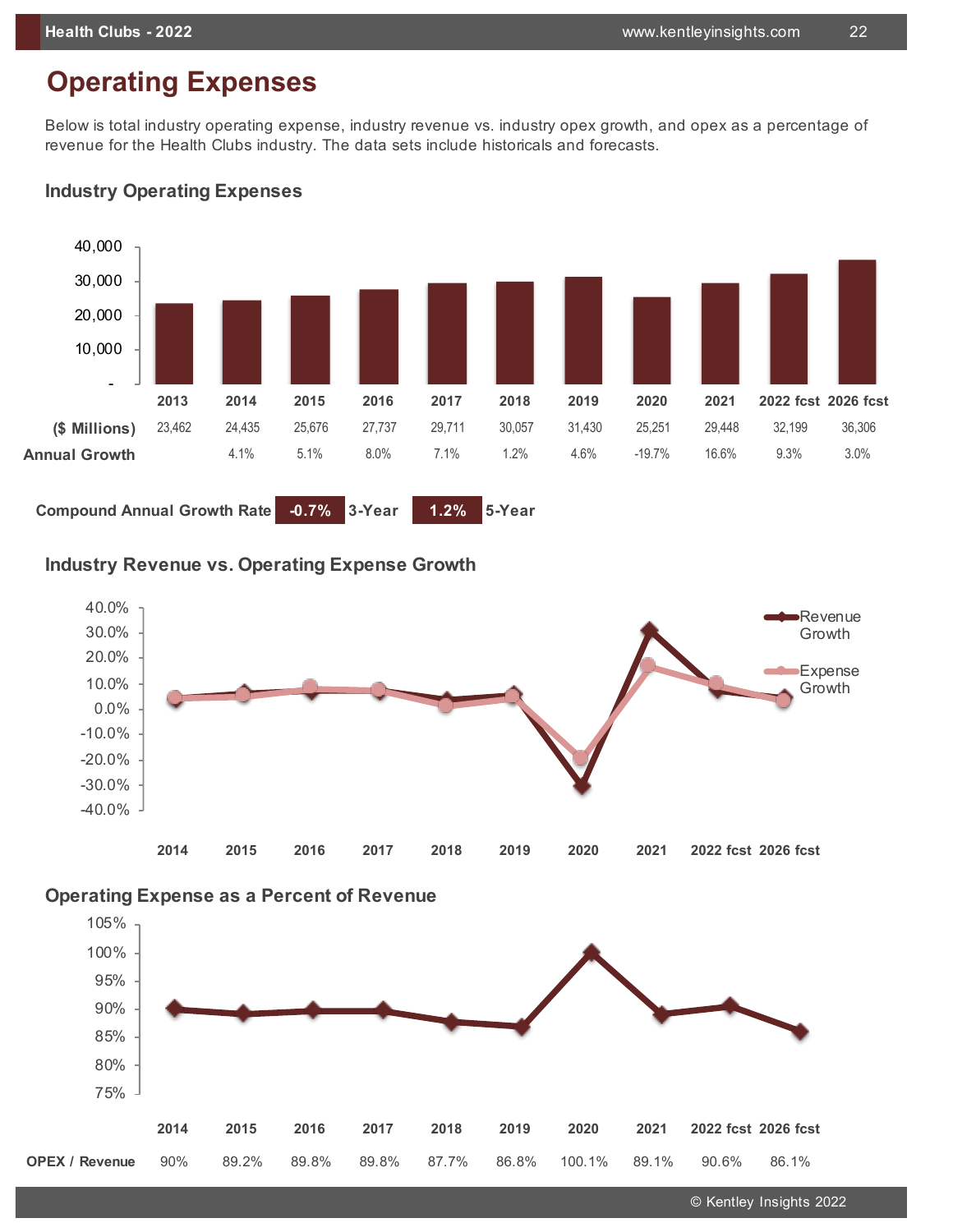# **Operating Expenses per Company & Location**

Given the dynamics of company and location growth and consolidation in the industry, it is important to normalize operating expense growth by company and location, which are below. This serves as a better benchmark for operating expense comparisons.



#### **Industry Operating Expenses per Company**

**Compound Annual Growth Rate -0.9% 3-Year 0.4% 5-Year**

### **Industry Operating Expenses per Location**



**Compound Annual Growth Rate -1.2% 3-Year 0.1% 5-Year**

## **Revenue Growth per Location vs. Operating Expense Growth per Location**

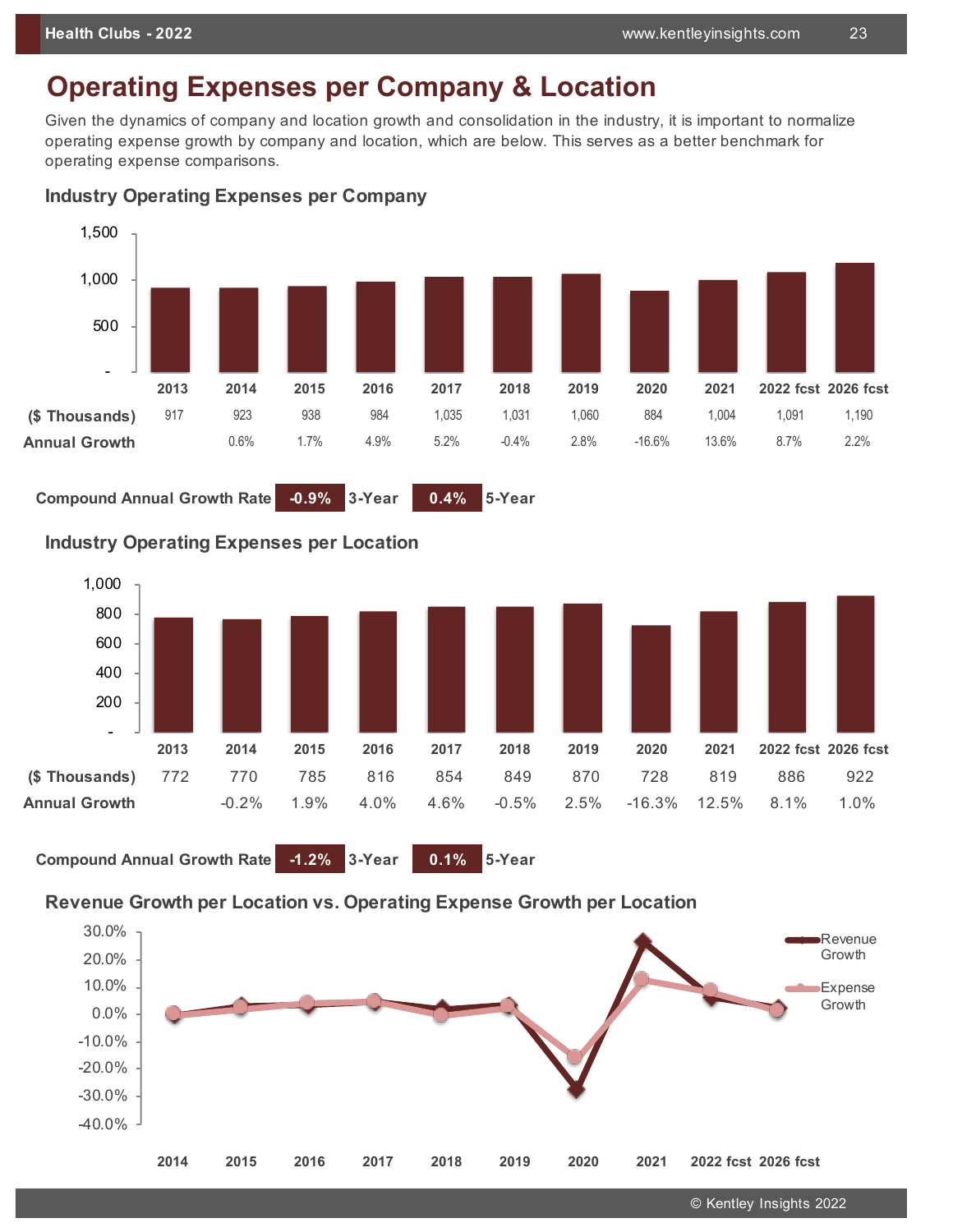# **Operating Expense Detail**

Below outlines the breakdown of operating expenses, broken down by employee, property, equipment, IT, and other categories. Operating expense detail is typically used in a gap analysis to highlight opportunities where a company has variances to the benchmark expense data.

#### **Operating Expense Breakdown**

| <b>Employee Expenses</b>                      | 42.0% | 0% | 10% | 20% | 30% | 40% |
|-----------------------------------------------|-------|----|-----|-----|-----|-----|
| <b>Annual Payroll</b>                         | 33.7% |    |     |     |     |     |
| Health insurance                              | 3.1%  |    |     |     |     |     |
| Defined benefit pension plans                 | 0.1%  |    |     |     |     |     |
| Defined contribution plans                    | 0.4%  |    |     |     |     |     |
| Other fringe benefits                         | 3.8%  |    |     |     |     |     |
| Contract labor costs, incl. temporary help    | 0.9%  |    |     |     |     |     |
| <b>Property Expenses</b>                      | 11.0% |    |     |     |     |     |
| Lease and rent for buildings, offices, stores | 6.4%  |    |     |     |     |     |
| Repairs and maintenance to buildings          | 1.1%  |    |     |     |     |     |
| Purchased electricity                         | 2.3%  |    |     |     |     |     |
| Purchased fuels (except motor fuels)          | 0.4%  |    |     |     |     |     |
| Water, sewer, refuse, other utility payments  | 0.8%  |    |     |     |     |     |
| <b>Equipment Expenses</b>                     | 17.3% |    |     |     |     |     |
| Expensed equipment                            | 0.4%  |    |     |     |     |     |
| Lease and rent for machinery and equip.       | 1.3%  |    |     |     |     |     |
| Repairs, maint. to machinery and equip.       | 1.2%  |    |     |     |     |     |
| Depreciation and amortization charges         | 9.9%  |    |     |     |     |     |
| Other materials, parts, and supplies          | 4.4%  |    |     |     |     |     |
| <b>IT Expenses</b>                            | 1.3%  |    |     |     |     |     |
| Data processing & other computer services     | 0.4%  |    |     |     |     |     |
| Communication services                        | 0.6%  |    |     |     |     |     |
| Expensed purchases of software                | 0.4%  |    |     |     |     |     |
| <b>Miscellaneous Expenses</b>                 | 10.8% |    |     |     |     |     |
| Advertising and promotional services          | 3.5%  |    |     |     |     |     |
| Professional and technical services           | 2.5%  |    |     |     |     |     |
| Taxes and license fees                        | 4.8%  |    |     |     |     |     |
| <b>Other Operating Expenses</b>               | 17.6% |    |     |     |     |     |
| <b>Other Operating Expenses</b>               | 17.6% |    |     |     |     |     |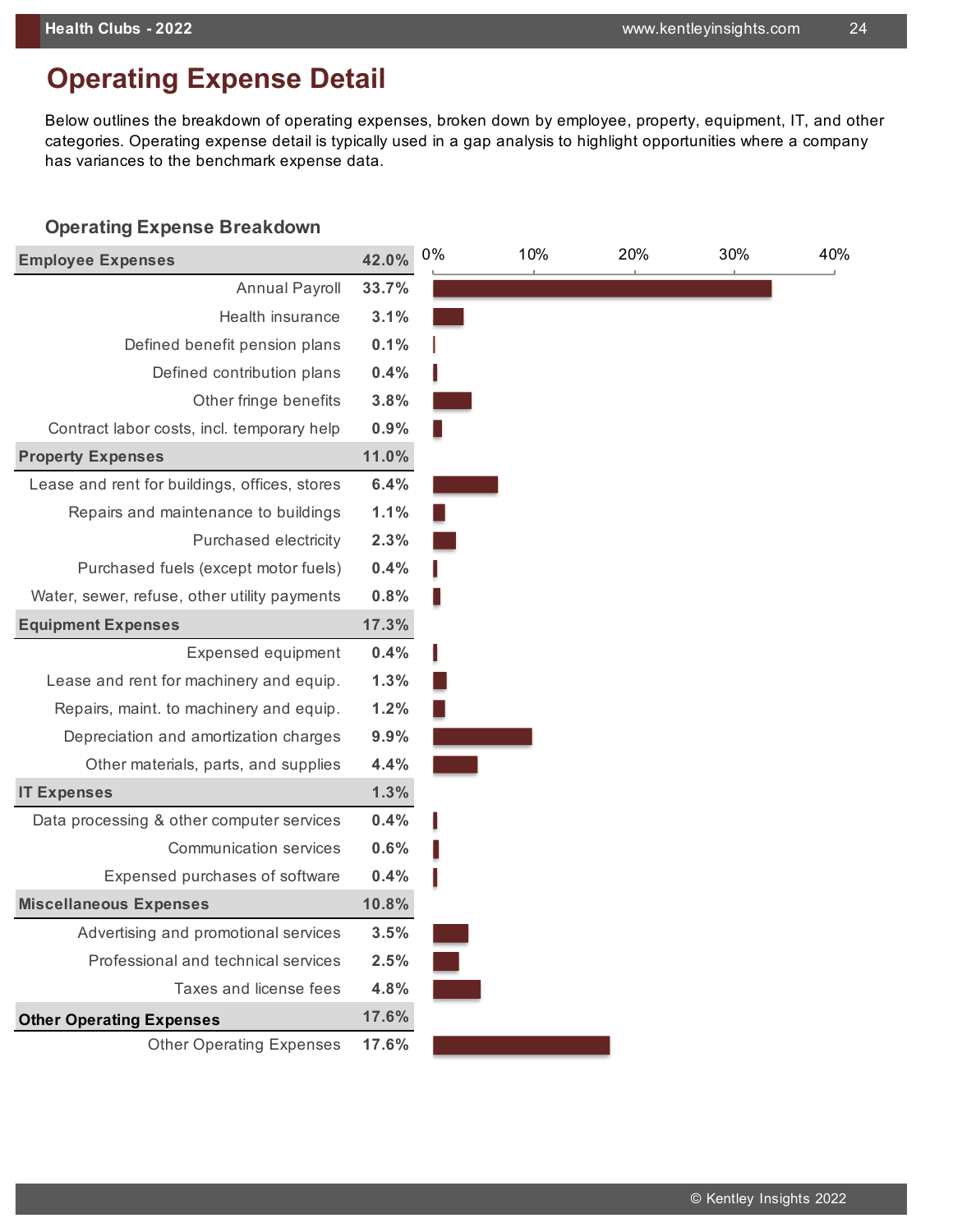# **Employee Productivity & Industry Employment**

Below are date sets on productivity (revenue per employee), total industry employees, and employees per company. Each data set includes historicals and forecasts.

**Productivity - Revenue (output) per Employee**



**Compound Annual Growth Rate -0.2% 3-Year 0.8% 5-Year** 



#### **Total Industry Employees**





© Kentley Insights 2022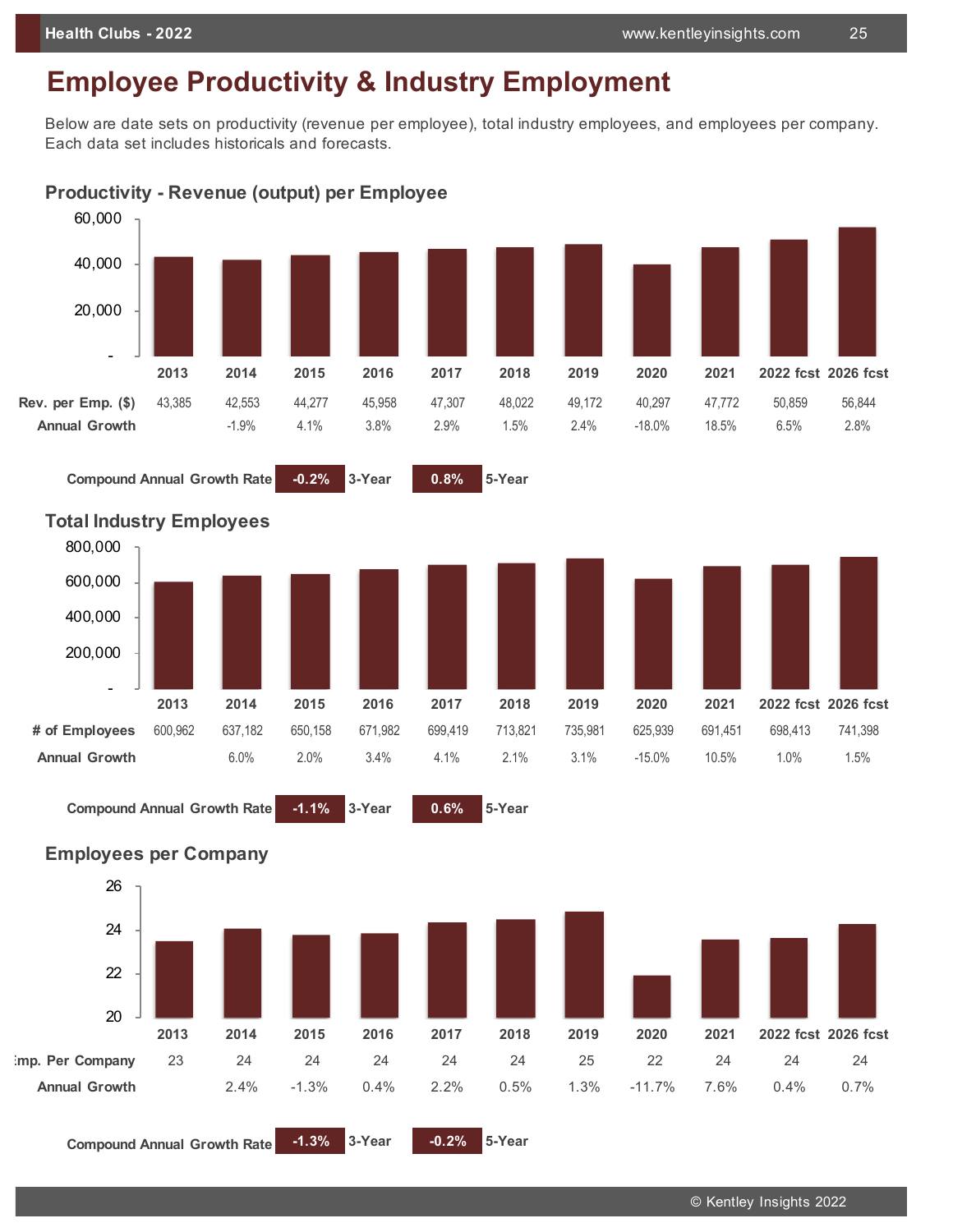# **Productivity by State - Revenue (output) per Employee**

Below is productivity (total revenue divided by total number of employees) by state. When it states "no data", there wasn't a sufficient sample size of data for the state.

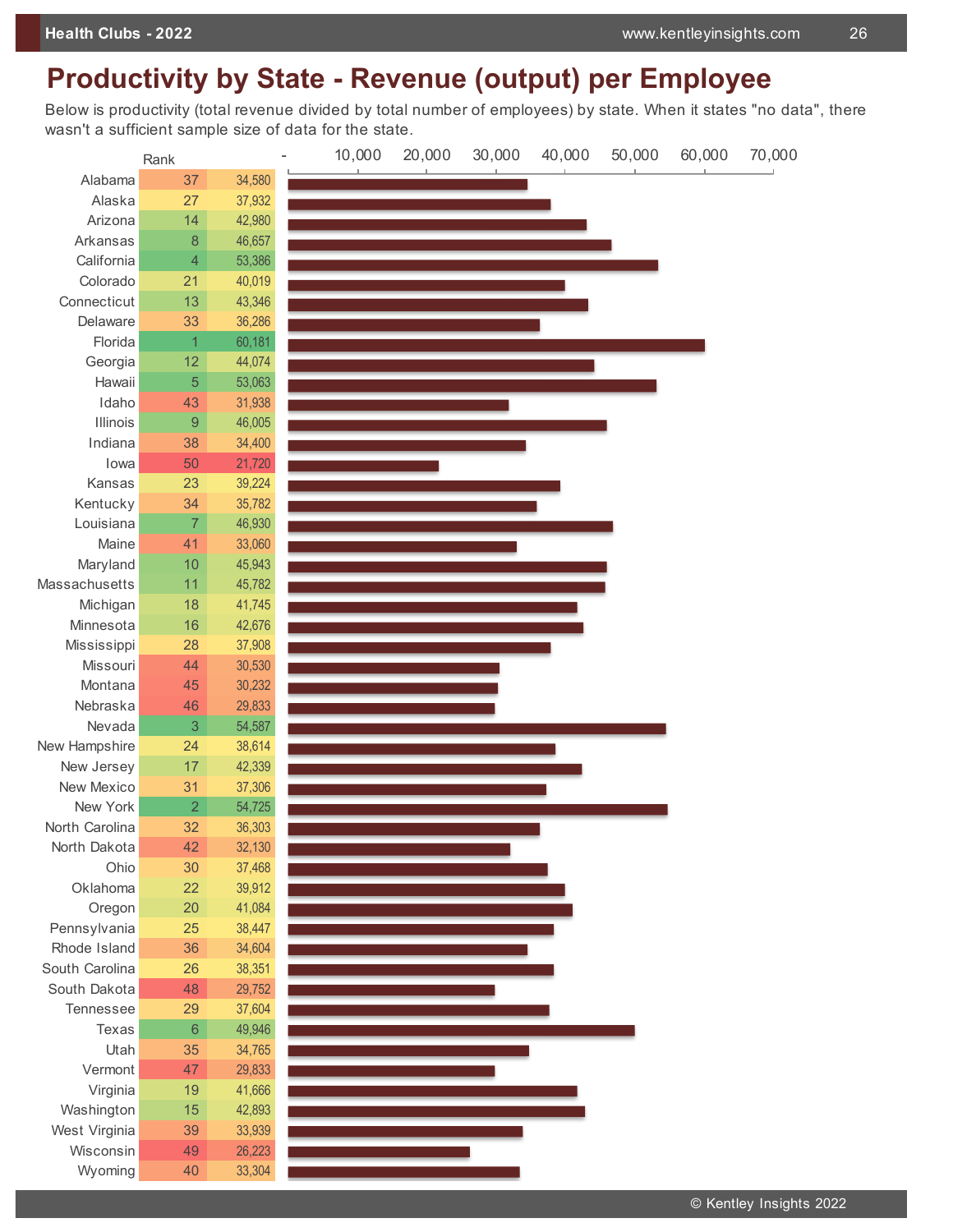# **Industry Payroll**

One of the consistently difficult strategic questions for every company is "are we paying our people the right amount?" In the next sections, we'll tackle this question from many different angles. The first benchmarks below cover payroll per employee, company, and location. In particular, payroll per employee is a strong metric to benchmark against, both in terms of the dollar figure but also the historical and forecasted growth.



**Compound Annual Growth Rate 2.1%** 3-Year **2.2%** 5-Year



#### **Payroll per Company**





**Compound Annual Growth Rate 0.5% 3-Year 1.7% 5-Year**

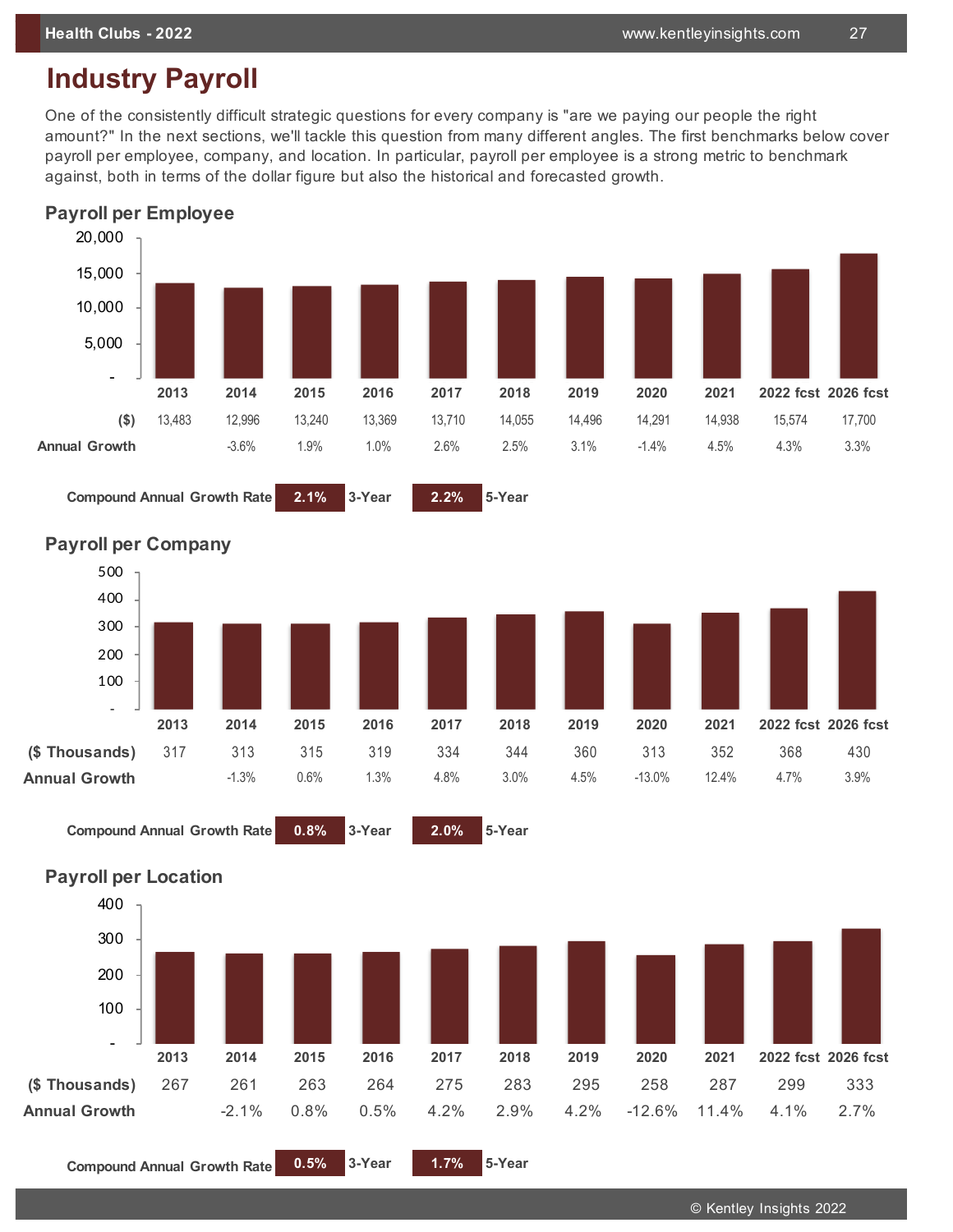# **Payroll by Business Size**

Payroll by business size metrics can create insights into how different size companies are fairing and how they pay for talent. Typically, the payroll per employee by business size (last chart) tells an interesting story about how different size companies compensate their talent.

#### **Health Clubs Industry**



#### **Payroll per Establ. (\$000s)**

Number of Employees

Number of Employees

| <b>Business Size</b> |           | 2012  | 2021  | $0\%$ | 5% | 10% |
|----------------------|-----------|-------|-------|-------|----|-----|
|                      | $0 - 4$   | 35    | 46    |       |    |     |
| Number of Employees  | $5 - 9$   | 83    | 106   |       |    |     |
|                      | $10 - 19$ | 174   | 218   |       |    |     |
|                      | 20-99     | 435   | 521   |       |    |     |
|                      | 100-499   | 1,101 | 1,351 |       |    |     |
|                      | $500+$    | 845   | 1,074 |       |    |     |



|           | Payroll per Employee (\$) |        | $7-Yr$ . |        |       |
|-----------|---------------------------|--------|----------|--------|-------|
|           | <b>Business Size</b>      | 2012   | 2021     | Growth | 5,000 |
|           | $0 - 4$                   | 23,168 | 33,226   | 43%    |       |
| Employees | $5-9$                     | 12,947 | 16.874   | 30%    |       |
|           | $10 - 19$                 | 13,072 | 16.899   | 29%    |       |
|           | 20-99                     | 12,179 | 15.249   | 25%    |       |
| Number of | 100-499                   | 12,781 | 15,875   | 24%    |       |
|           | $500+$                    | 13853  | 17546    | 27%    |       |

**2021 Payroll per Employee**



2021 Payroll per Employee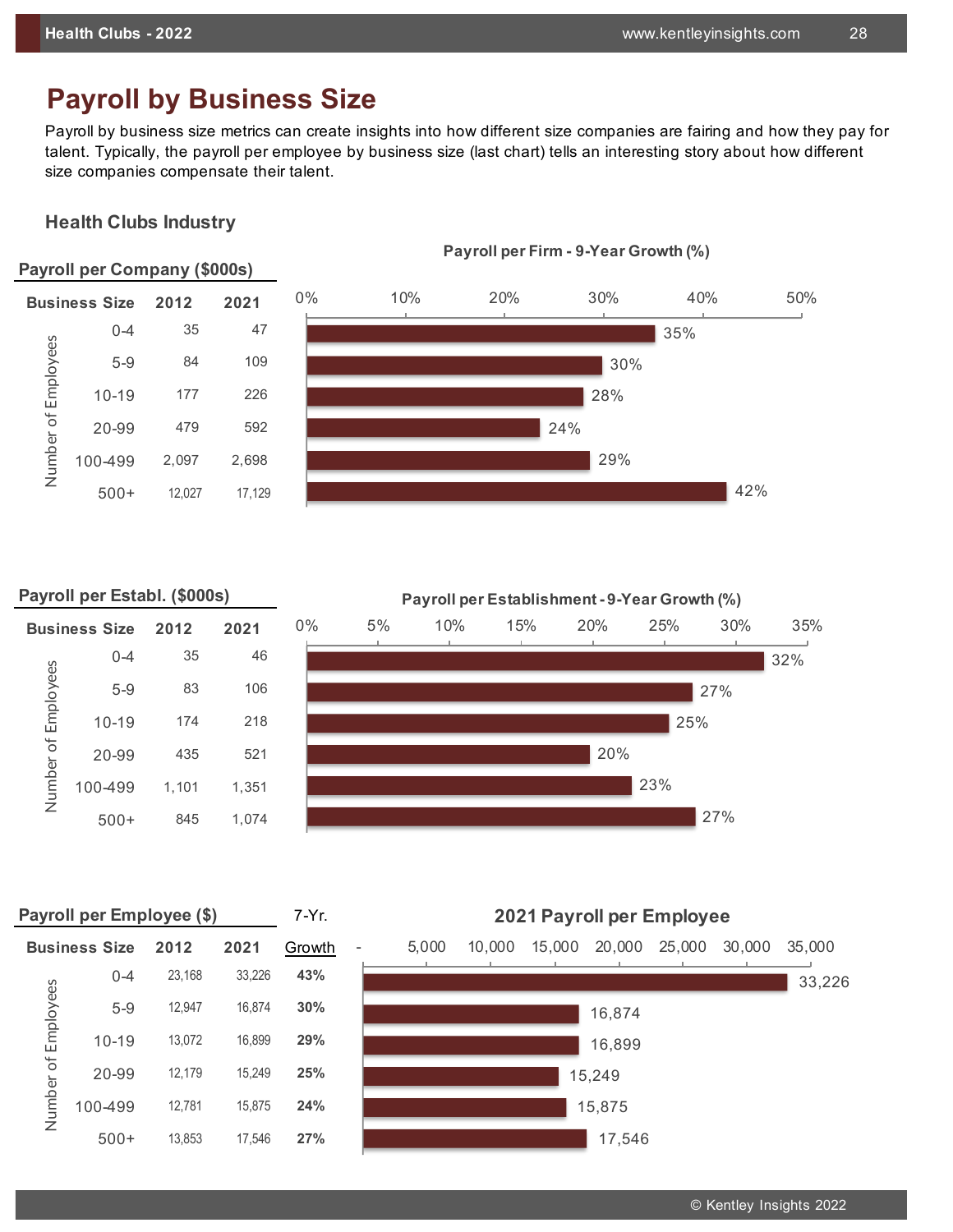# **Payroll per Employee by State**

The competition for talent is local, with the supply and demand dynamics of each state driving compensation. When it states "no data", there wasn't a sufficient sample size of data for the state.

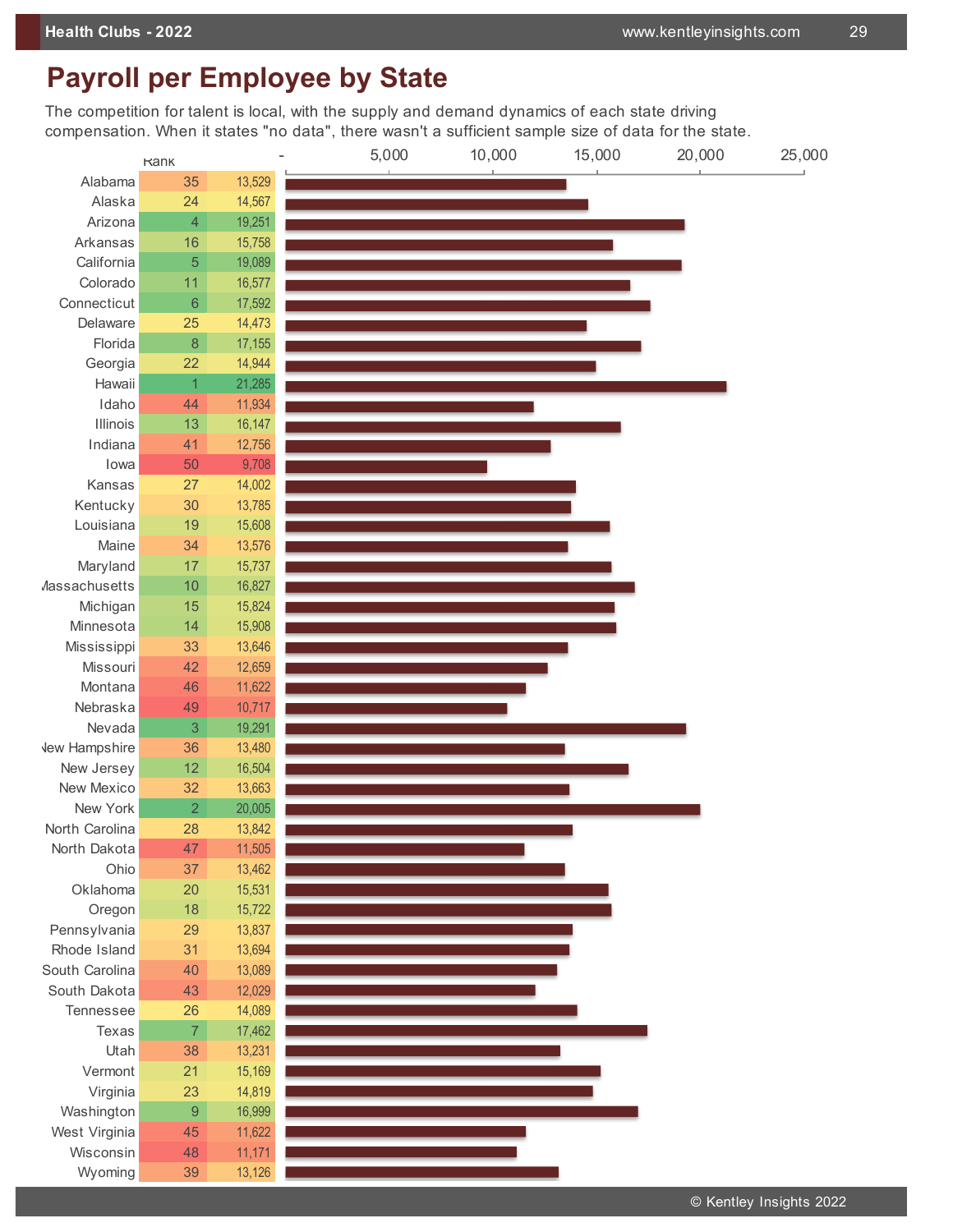# **Job Categorization Benchmarks**

Ensuring your company has the right people in the right roles, is just as important as having the right number of people and the proper compensation. Pay particular attention to management ratios, and the three higher-level categories of 1. management & finance, 2. sales, service & marketing, and 3. operations.

#### **Job Categories as a % of Total Employees**

|                                          |         | $0\%$ | 10% | 20% | 30% | 40% | 50% | 60% |
|------------------------------------------|---------|-------|-----|-----|-----|-----|-----|-----|
| <b>Management &amp; Finance</b>          | 18.0%   |       |     |     |     |     |     |     |
| Management                               | 3.1%    |       |     |     |     |     |     |     |
| Office and Administrative Support        | 14.1%   |       |     |     |     |     |     |     |
| <b>Business and Financial Operations</b> | 0.8%    |       |     |     |     |     |     |     |
| Legal                                    | $0.0\%$ |       |     |     |     |     |     |     |
| <b>Sales &amp; Marketing</b>             | 9.4%    |       |     |     |     |     |     |     |
| Sales and Related                        | 4.8%    |       |     |     |     |     |     |     |
| Marketing                                | 4.6%    |       |     |     |     |     |     |     |
| Technology, Engineering & Sciend         | 0.7%    |       |     |     |     |     |     |     |
| $\ensuremath{\mathsf{IT}}$               | 0.2%    |       |     |     |     |     |     |     |
| <b>Technical &amp; Health</b>            | 0.5%    |       |     |     |     |     |     |     |
| Engineers                                | 0.0%    |       |     |     |     |     |     |     |
| <b>Scientists</b>                        | 0.0%    |       |     |     |     |     |     |     |
| <b>Service, Support &amp; Training</b>   | 60.0%   |       |     |     |     |     |     |     |
| Service & Care                           | 54.1%   |       |     |     |     |     |     |     |
| Food Preparation & Serving               | 3.6%    |       |     |     |     |     |     |     |
| <b>Education &amp; Training</b>          | 1.5%    |       |     |     |     |     |     |     |
| <b>Community &amp; Social Service</b>    | 0.2%    |       |     |     |     |     |     |     |
| Healthcare Support                       | 0.6%    |       |     |     |     |     |     |     |
| <b>Operations</b>                        | 12.0%   |       |     |     |     |     |     |     |
| Transp. and Material Moving              | $0.3\%$ |       |     |     |     |     |     |     |
| Installation, Maint., and Repair         | 2.2%    |       |     |     |     |     |     |     |
| Production                               | 0.1%    |       |     |     |     |     |     |     |
| <b>Building and Grounds Maintenance</b>  | 4.6%    |       |     |     |     |     |     |     |
| <b>Construction and Extraction</b>       | $0.0\%$ |       |     |     |     |     |     |     |
| <b>Protective Service</b>                | 4.8%    |       |     |     |     |     |     |     |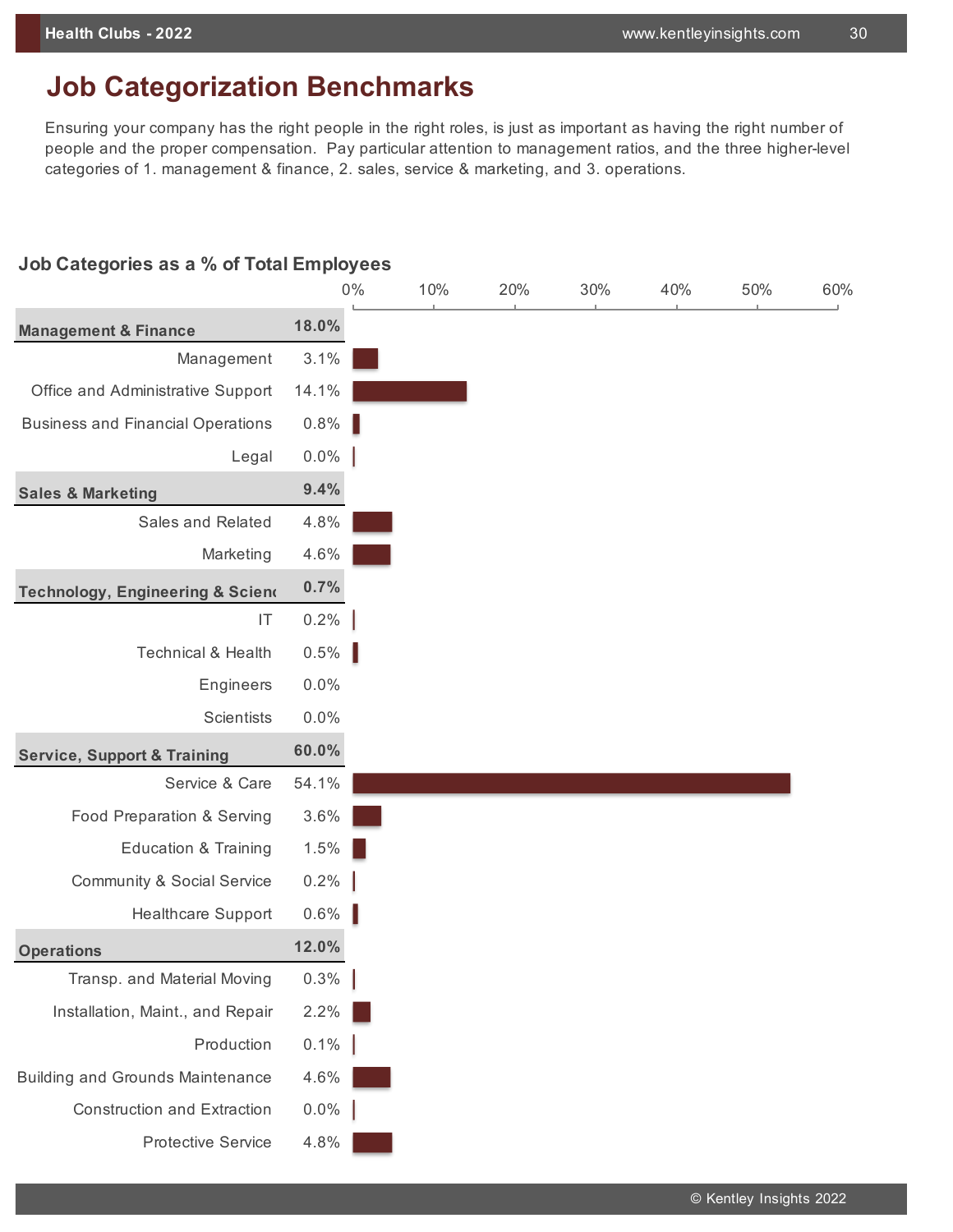# **Job Categorization Pay Ranges**

Below are the pay ranges of the high-level job categories. The bottom 10% represents the average that the 10% lowest paid receive in hourly pay, while the top 90% represents the average that the 10% highest paid receive in hourly pay. In those instances where the sample size was not statistically significant, the figures are left blank.

#### **Health Clubs**

| <b>Industry Pay Ranges</b>                   |               |               |         |         |         |
|----------------------------------------------|---------------|---------------|---------|---------|---------|
|                                              | <b>Bottom</b> | <b>Bottom</b> |         | Top     | Top     |
| <b>Management &amp; Finance</b>              | 10%           | 25%           | Mean    | 75%     | 90%     |
| Management                                   | \$17.34       | \$23.84       | \$42.81 | \$51.94 | \$78.82 |
| Office and Administrative Support            | \$9.49        | \$11.23       | \$15.13 | \$17.06 | \$22.77 |
| <b>Business and Financial Operations</b>     | \$14.06       | \$19.01       | \$28.44 | \$34.19 | \$47.34 |
| Legal                                        | #             | #             | #       | #       | $\#$    |
| <b>Sales &amp; Marketing</b>                 |               |               |         |         |         |
| Sales and Related                            | \$9.61        | \$11.44       | \$19.59 | \$21.49 | \$36.87 |
| Arts, Design, Entertainment, Media           | \$10.36       | \$13.14       | \$22.76 | \$28.84 | \$40.64 |
| <b>Technology, Engineering &amp; Science</b> |               |               |         |         |         |
| Computers                                    | \$20.43       | \$27.52       | \$40.37 | \$52.94 | \$64.84 |
| <b>Technical &amp; Healthcare</b>            | \$12.41       | \$17.91       | \$28.46 | \$37.16 | \$46.81 |
| Engineering & Architecture                   | #             | #             | #       | #       | #       |
| Life, Physical & Social Science              | #             | #             | #       | $\#$    | $\#$    |
| <b>Service, Support &amp; Training</b>       |               |               |         |         |         |
| Personal Service & Care                      | \$9.88        | \$12.65       | \$20.24 | \$25.75 | \$34.21 |
| Food Preparation & Serving                   | \$9.43        | \$10.65       | \$14.76 | \$16.07 | \$20.91 |
| Education, Training & Library                | \$9.81        | \$12.21       | \$19.10 | \$23.76 | \$32.21 |
| <b>Community &amp; Social Service</b>        | $\#$          | #             | $\#$    | #       | $\#$    |
|                                              |               |               |         |         |         |
| Healthcare Support \$11.28                   |               | \$13.68       | \$22.70 | \$28.27 | \$39.99 |
| <b>Operations</b>                            |               |               |         |         |         |
| <b>Transportation and Material Moving</b>    | \$10.09       | \$12.30       | \$16.25 | \$18.54 | \$24.24 |
| Installation, Maint., and Repair             | \$11.19       | \$13.69       | \$20.08 | \$24.68 | \$32.27 |
| Production                                   | \$12.45       | \$13.09       | \$17.14 | \$19.49 | \$24.13 |
| <b>Building and Grounds Maintenance</b>      | \$10.07       | \$12.08       | \$15.23 | \$16.60 | \$21.14 |
| Construction and Extraction                  | \$13.76       | \$15.64       | \$22.59 | \$25.62 | \$37.84 |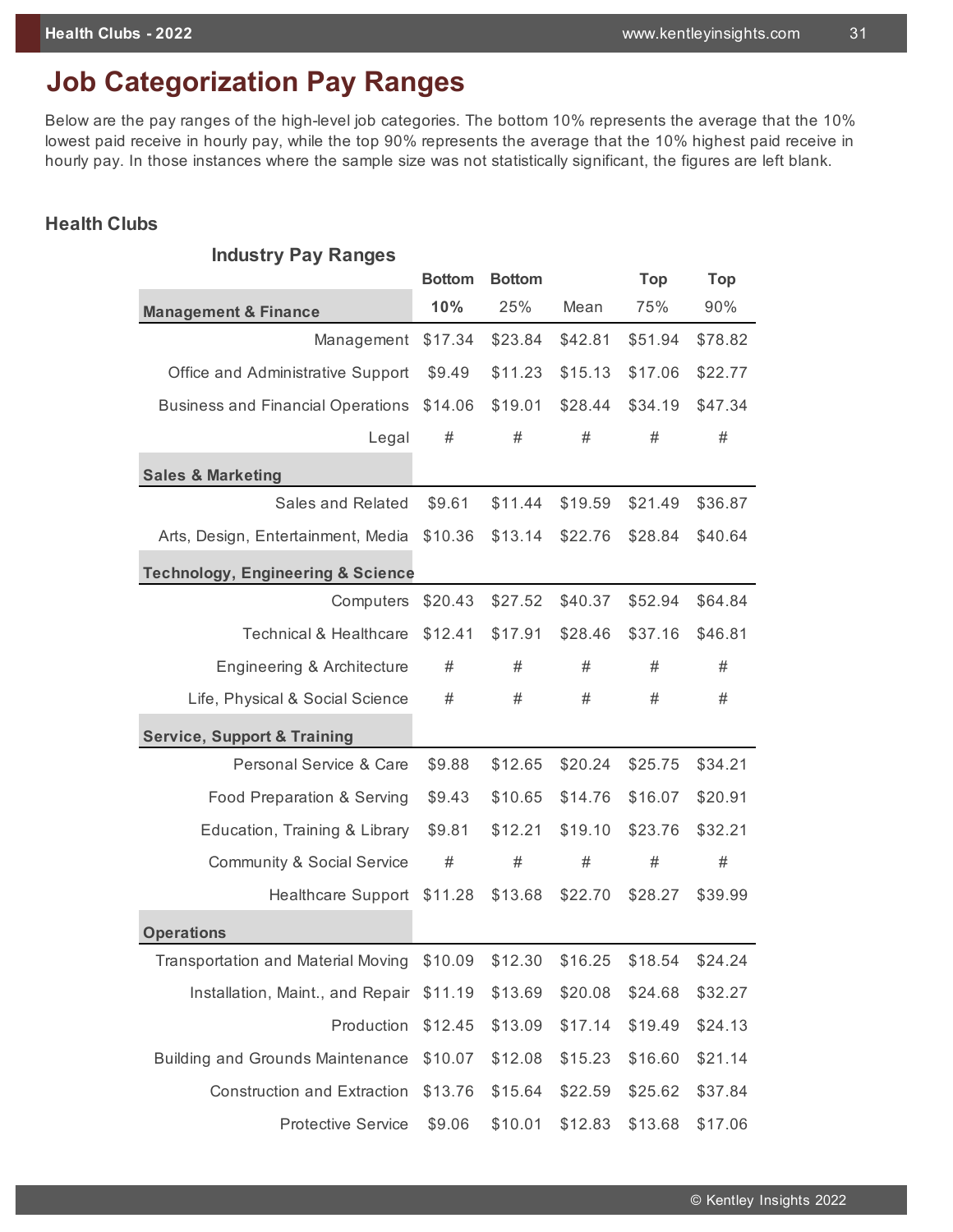# **Top 20 Industry Jobs -Percent of Employment**

The below metrics go into the details of the industry's top jobs ranked by percent of total employment.

#### **Top Jobs - Percent of Total Employment**

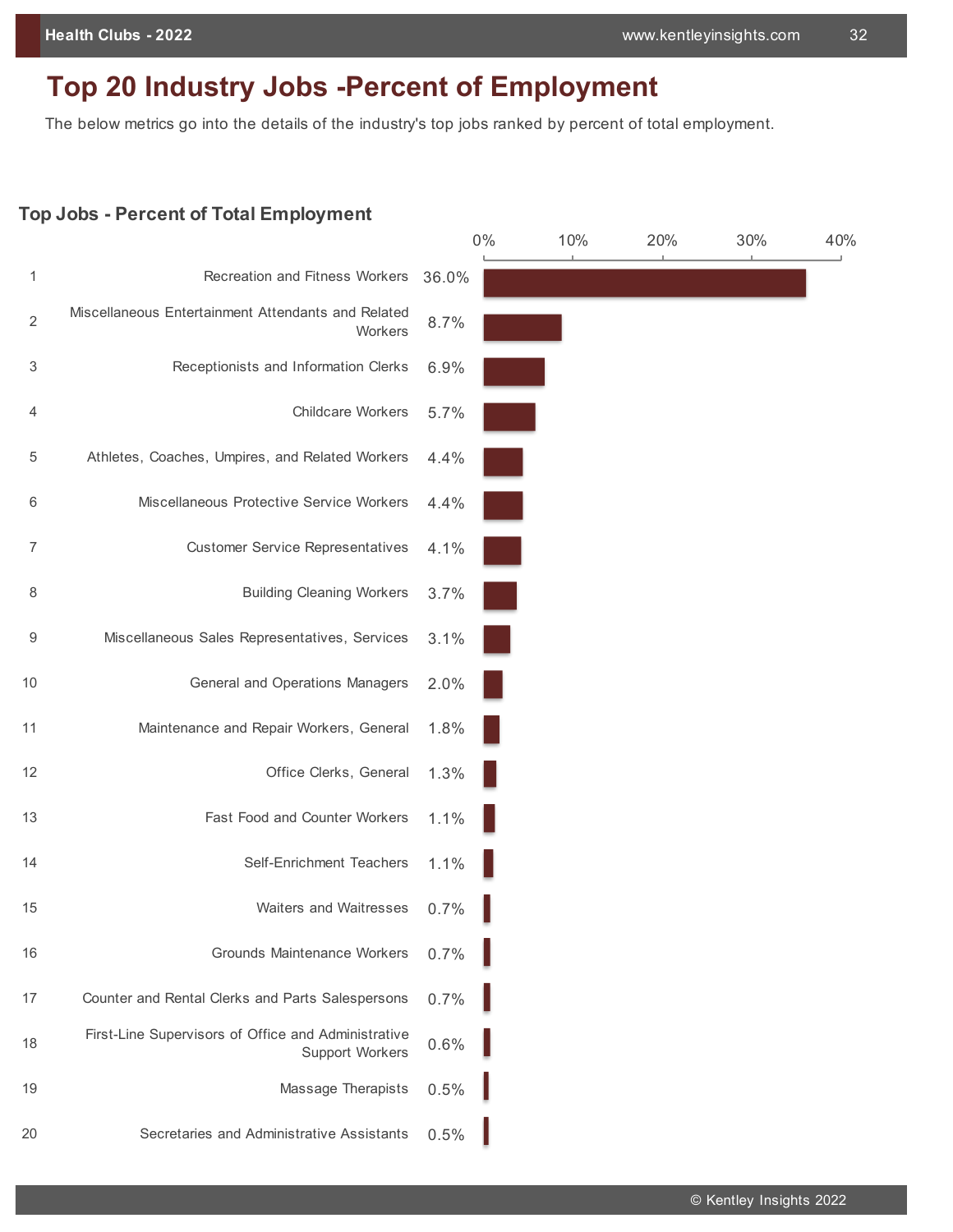# **Top 20 Jobs - Pay Bands**

Below are the details of the wage bands for the industry's top jobs. The bottom 10% represents the average that the 10% lowest paid receive in hourly pay, while the top 90% represents the average that the 10% highest paid receive in hourly pay. In those instances where the sample size was not statistically significant, the figures are left blank.

|                           | <b>Top Detailed Jobs - Pay Bands</b>                                          | <b>Bottom</b><br>10% | <b>Bottom</b><br>25% | <b>Mean</b> | <b>Top</b><br>75% | <b>Top</b><br>90% |
|---------------------------|-------------------------------------------------------------------------------|----------------------|----------------------|-------------|-------------------|-------------------|
| 1                         | <b>Recreation and Fitness Workers</b>                                         | \$10.66              | \$13.74              | \$23.07     | \$29.44           | \$39.26           |
| $\overline{2}$            | Miscellaneous Entertainment Attendants and Related<br>Workers                 | \$9.33               | \$10.77              | \$13.33     | \$15.13           | \$16.83           |
| $\ensuremath{\mathsf{3}}$ | Receptionists and Information Clerks                                          | \$9.30               | \$10.47              | \$13.48     | \$15.59           | \$19.03           |
| 4                         | <b>Childcare Workers</b>                                                      | \$8.78               | \$9.70               | \$12.26     | \$13.83           | \$16.36           |
| 5                         | Athletes, Coaches, Umpires, and Related Workers                               | $\star$              | $\star$              | $\star$     | $\star$           | $\star$           |
| 6                         | Miscellaneous Protective Service Workers                                      | \$8.99               | \$9.94               | \$12.25     | \$13.23           | \$16.00           |
| $\overline{7}$            | <b>Customer Service Representatives</b>                                       | \$9.76               | \$11.56              | \$14.69     | \$16.01           | \$22.12           |
| 8                         | <b>Building Cleaning Workers</b>                                              | \$10.00              | \$11.90              | \$14.63     | \$16.15           | \$19.87           |
| $9\,$                     | Miscellaneous Sales Representatives, Services                                 | \$9.86               | \$12.68              | \$22.05     | \$26.06           | \$42.09           |
| 10                        | General and Operations Managers                                               | \$17.17              | \$23.66              | \$42.57     | \$50.51           | \$79.70           |
| 11                        | Maintenance and Repair Workers, General                                       | \$11.04              | \$13.41              | \$19.24     | \$23.48           | \$30.77           |
| 12                        | Office Clerks, General                                                        | \$9.25               | \$10.29              | \$15.40     | \$18.62           | \$23.86           |
| 13                        | Fast Food and Counter Workers                                                 | \$8.97               | \$10.11              | \$12.61     | \$14.30           | \$16.25           |
| 14                        | Self-Enrichment Teachers                                                      | \$9.80               | \$12.45              | \$19.86     | \$25.11           | \$33.15           |
| 15                        | Waiters and Waitresses                                                        | \$9.32               | \$10.13              | \$13.40     | \$15.45           | \$19.60           |
| 16                        | Grounds Maintenance Workers                                                   | \$10.10              | \$12.25              | \$15.32     | \$17.48           | \$21.53           |
| 17                        | Counter and Rental Clerks and Parts Salespersons                              | \$9.16               | \$9.89               | \$13.54     | \$14.88           | \$20.95           |
| 18                        | First-Line Supervisors of Office and Administrative<br><b>Support Workers</b> | \$13.91              | \$16.81              | \$24.98     | \$30.11           | \$39.27           |
| 19                        | Massage Therapists                                                            | \$10.62              | \$13.68              | \$22.84     | \$28.40           | \$41.25           |
| 20                        | Secretaries and Administrative Assistants                                     | \$12.47              | \$14.70              | \$21.53     | \$24.65           | \$32.16           |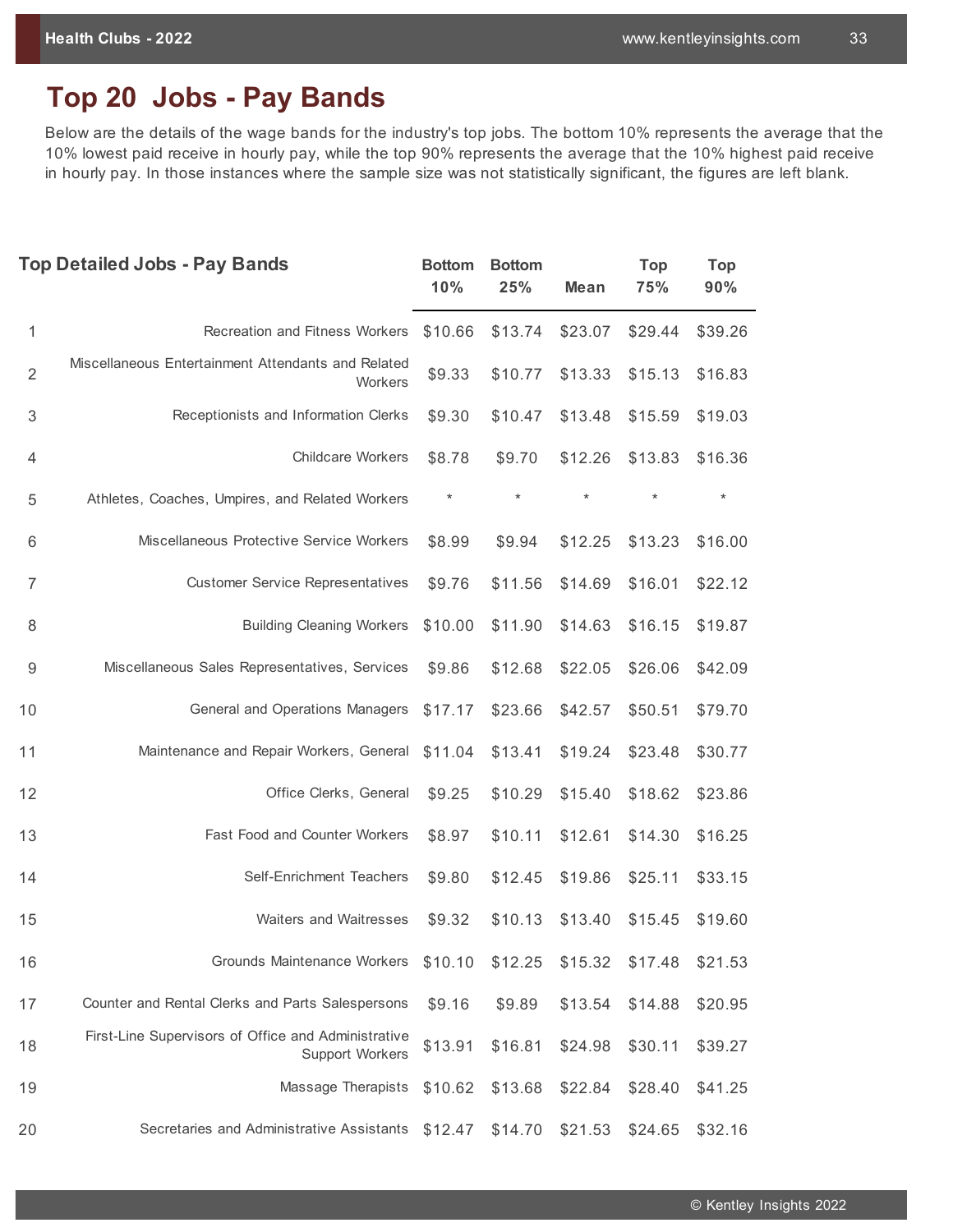# **Total Employees by State**

It is always good to know how large the industry talent pool is in a state. "No data" means there wasn't a sufficient sample size of data for the state.

|                 | Rank             | Employees <sup>-</sup> | 20,000 | 40,000 | 60,000 | 80,000 | 100,000 |
|-----------------|------------------|------------------------|--------|--------|--------|--------|---------|
| Alabama         | 30               | 5,672                  |        |        |        |        |         |
| Alaska          | 45               | 2,059                  |        |        |        |        |         |
| Arizona         | 20               | 12,058                 |        |        |        |        |         |
| Arkansas        | 43               | 2,398                  |        |        |        |        |         |
| California      | $\overline{1}$   | 84,546                 |        |        |        |        |         |
| Colorado        | 17               | 14,380                 |        |        |        |        |         |
| Connecticut     | 19               | 12,902                 |        |        |        |        |         |
| Delaware        | 39               | 2,889                  |        |        |        |        |         |
| Florida         | $\overline{7}$   | 28,180                 |        |        |        |        |         |
| Georgia         | 18               | 13,974                 |        |        |        |        |         |
| Hawaii          | 44               | 2,073                  |        |        |        |        |         |
| Idaho           | 38               | 2,923                  |        |        |        |        |         |
| <b>Illinois</b> | $\overline{4}$   | 33,772                 |        |        |        |        |         |
| Indiana         | 21               | 11,580                 |        |        |        |        |         |
| lowa            | 25               | 8,978                  |        |        |        |        |         |
| Kansas          | 29               | 5,690                  |        |        |        |        |         |
| Kentucky        | 27               | 6,014                  |        |        |        |        |         |
| Louisiana       | 28               | 5,711                  |        |        |        |        |         |
| Maine           | 41               | 2,566                  |        |        |        |        |         |
| Maryland        | 16               | 15,693                 |        |        |        |        |         |
| Massachusetts   | $\bf 8$          | 27,378                 |        |        |        |        |         |
| Michigan        | 15               | 16,676                 |        |        |        |        |         |
| Minnesota       | 13               | 18,103                 |        |        |        |        |         |
| Mississippi     | 37               | 3,143                  |        |        |        |        |         |
| Missouri        | 22               | 11,394                 |        |        |        |        |         |
| Montana         | 40               | 2,764                  |        |        |        |        |         |
| Nebraska        | 31               | 5,291                  |        |        |        |        |         |
| Nevada          | 34               | 4,576                  |        |        |        |        |         |
| New Hampshire   | 33               | 4,604                  |        |        |        |        |         |
| New Jersey      | $\overline{5}$   | 32,166                 |        |        |        |        |         |
| New Mexico      | 42               | 2,533                  |        |        |        |        |         |
| New York        | $\overline{c}$   | 61,289                 |        |        |        |        |         |
| North Carolina  | 11               | 22,217                 |        |        |        |        |         |
| North Dakota    | 46               | 1,869                  |        |        |        |        |         |
| Ohio            | $\boldsymbol{9}$ | 23,449                 |        |        |        |        |         |
| Oklahoma        | 35               | 4,196                  |        |        |        |        |         |
| Oregon          | 24               | 9,030                  |        |        |        |        |         |
| Pennsylvania    | $\,6\,$          | 30,043                 |        |        |        |        |         |
| Rhode Island    | 36               | 3,479                  |        |        |        |        |         |
| South Carolina  | 26               | 6,525                  |        |        |        |        |         |
| South Dakota    | 49               | 1,505                  |        |        |        |        |         |
| Tennessee       | 23               | 9,703                  |        |        |        |        |         |
| Texas           | $\overline{3}$   | 42,911                 |        |        |        |        |         |
| Utah            | 32               | 4,897                  |        |        |        |        |         |
| Vermont         | 48               | 1,779                  |        |        |        |        |         |
| Virginia        | 10               | 22,852                 |        |        |        |        |         |
| Washington      | 12               | 21,099                 |        |        |        |        |         |
| West Virginia   | 47               | 1,789                  |        |        |        |        |         |
| Wisconsin       | 14               | 17,018                 |        |        |        |        |         |
| Wyoming         | 50               | 959                    |        |        |        |        |         |
|                 |                  |                        |        |        |        |        |         |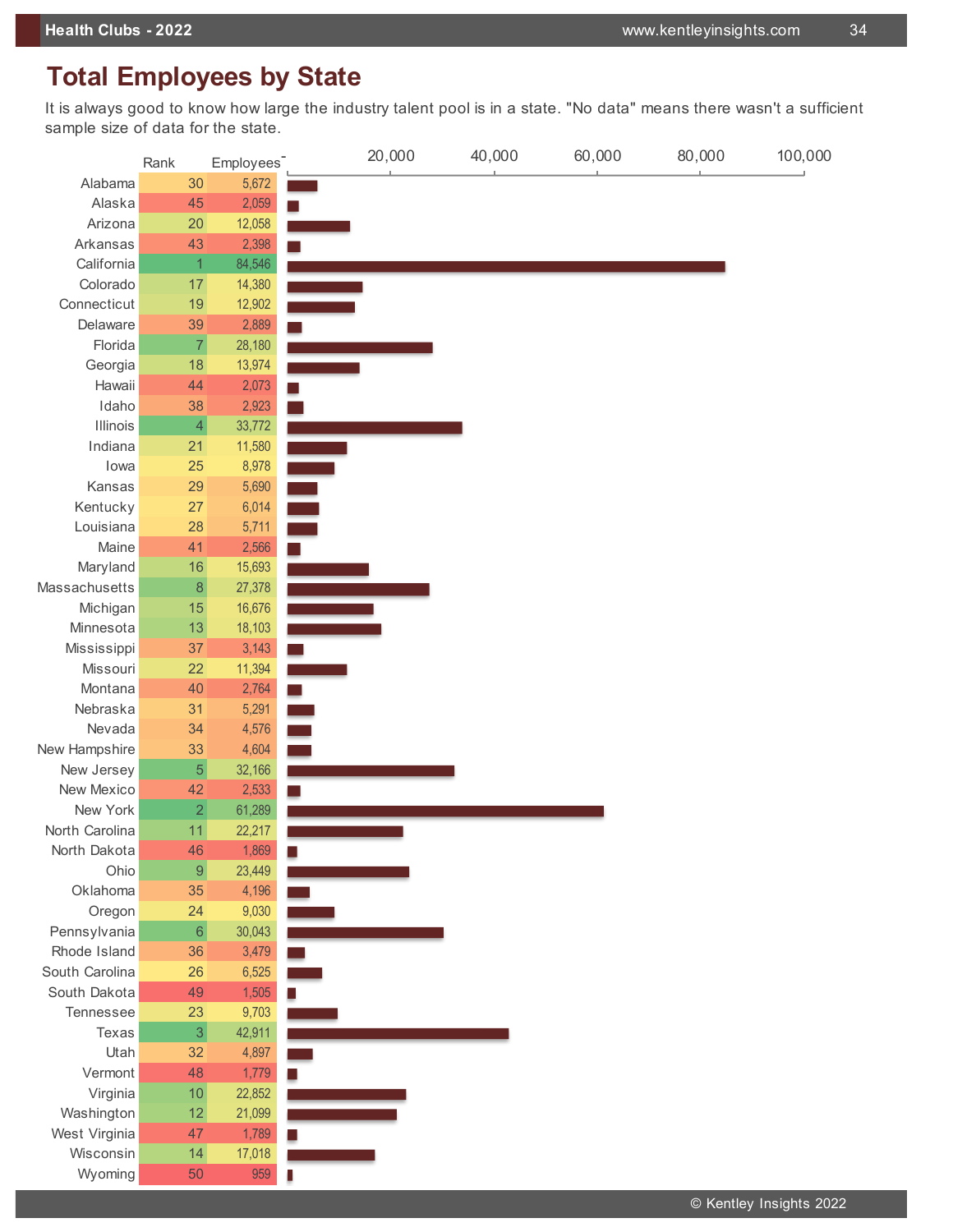# **State Population to Every Industry Employee**

Below is the data set of the state residents per each industry employee by state. "No data" means there wasn't a sufficient sample size of data for the state.